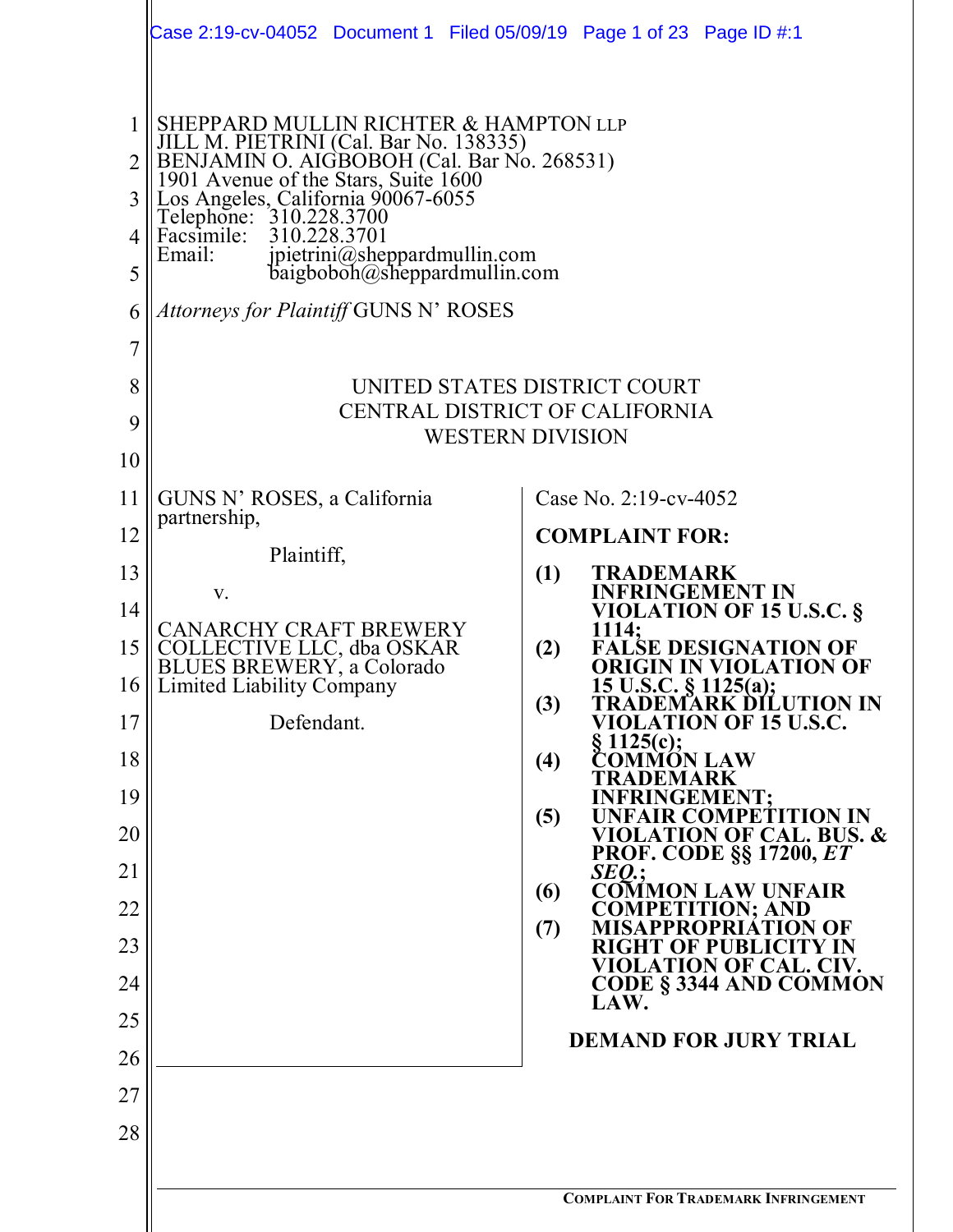1 2 3 Plaintiff Guns N' Roses ("GNR") for their Complaint against Defendant CANarchy Brewery Collective LLC, doing business as Oskar Blues Brewery ("Defendant"), and Does 1-10, alleges as follows:

4

#### **JURISDICTION AND VENUE**

5 6 7 8 9 10 1. This action arises under the trademark laws of the United States, 15 U.S.C. § 1051, *et seq.*, and California statutory and common law. The Court has original subject matter jurisdiction over this action pursuant to 15 U.S.C. § 1121 and 28 U.S.C. §§ 1331 and 1338. The Court has supplemental jurisdiction pursuant to 28 U.S.C. § 1367(a) over claims arising under California law because all of the claims herein arise out of a common nucleus of facts.

11 12 13 14 2. Venue is proper under 28 U.S.C. § 1391(b) because, upon information and belief, a substantial part of the events or omissions giving rise to the claims occurred in this District and Defendant is subject to personal jurisdiction in this District.

- 15
- 

#### **THE PARTIES**

16 17 18 19 3. GNR is a musical group and partnership organized and existing under the laws of the state of California with their principle place of business in Los Angeles, California. GNR's general partners are W. Axl Rose ("Axl Rose"), Saul Hudson, pka Slash, and Michael McKagan.

20 21 22 4. Upon information and belief, Defendant is a Colorado limited liability company with its principle place of business Longmont, Colorado and that is registered to do business in California.

23 24 25 26 27 28 5. The true names, identities and capacities, whether individual, associate, corporate or otherwise, of Defendants DOES 1 to 10, inclusive, and each of them (the "DOE Defendants"), are unknown to GNR at this time, who therefore sues the DOE Defendants by such fictitious names. When the true names and capacities or participation of the DOE Defendants are ascertained, GNR will amend this complaint to assert the true names, identities and capacities. GNR is informed and believes and

<u>-1-</u>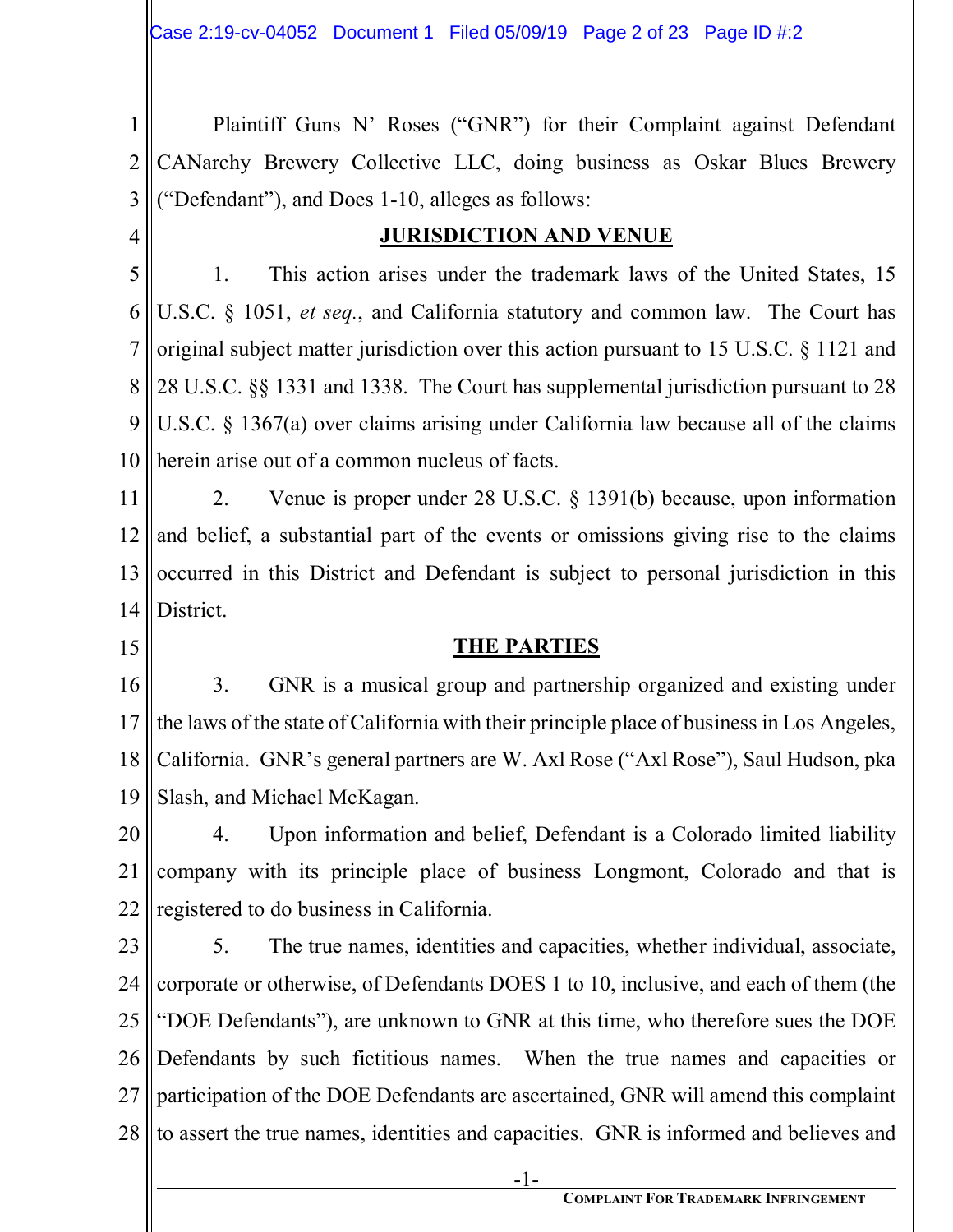1 2 3 4 5 thereon alleges that each of the DOE Defendants sued herein is responsible for the wrongful acts alleged herein, and is therefore liable to GNR in some manner for the events and happenings alleged in this Complaint. GNR is informed and believes and thereon alleges that at all times herein mentioned, the DOE Defendants were and are doing business and/or residing in this District.

6

7

8

# **FACTUAL BACKGROUND**

## **A. GNR's Three Decades of Worldwide Success Under the Famous GUNS N' ROSES Trademark**

9 10 11 12 6. In 1984, GNR's co-founders Tracii Guns and Axl Rose combined their respective bands "LA Guns" and "Hollywood Rose" to form the band "Guns N' Roses." Since the formation, GNR has achieved national and international renown as one of the greatest, and most commercial and critically successful, bands of all time.

13 14 15 16 17 7. GNR's debut studio album, *Appetite for Destruction*, was released in 1987. On the strength of their famous and iconic songs -- including "Welcome to the Jungle," "Sweet Child O' Mine," and "Paradise City" -- *Appetite for Destruction* reached number one on the *Billboard* 200, *Billboard* magazine's chart ranking the 200 most popular albums in the United States, in 1988.

18 19 20 21 22 23 24 25 8. Since its release, *Appetite for Destruction* has sold at least 30 million copies worldwide. This includes at least 18 million copies sold in the United States, which makes *Appetite for Destruction* the best-selling debut album, and one of the best-selling albums period, of all time in the United States. Among other critical accolades, *Appetite for Destruction* was ranked number 62 on *Rolling Stone*'s list of the 500 Greatest Albums of All Time and number 42 on VH1's list of the best 100 albums in rock and roll history, and has been repeatedly hailed by music critics and fans as one of greatest rock and roll albums of all time.

26 27 28 9. GNR's subsequent studio albums -- *G N' R Lies* (1988), *Use Your Illusion I* (1991), *Use Your Illusion II* (1991), *"The Spaghetti Incident"* (1993), and *Chinese Democracy* (2008) -- have sold, at least, 20 million copies collectively in the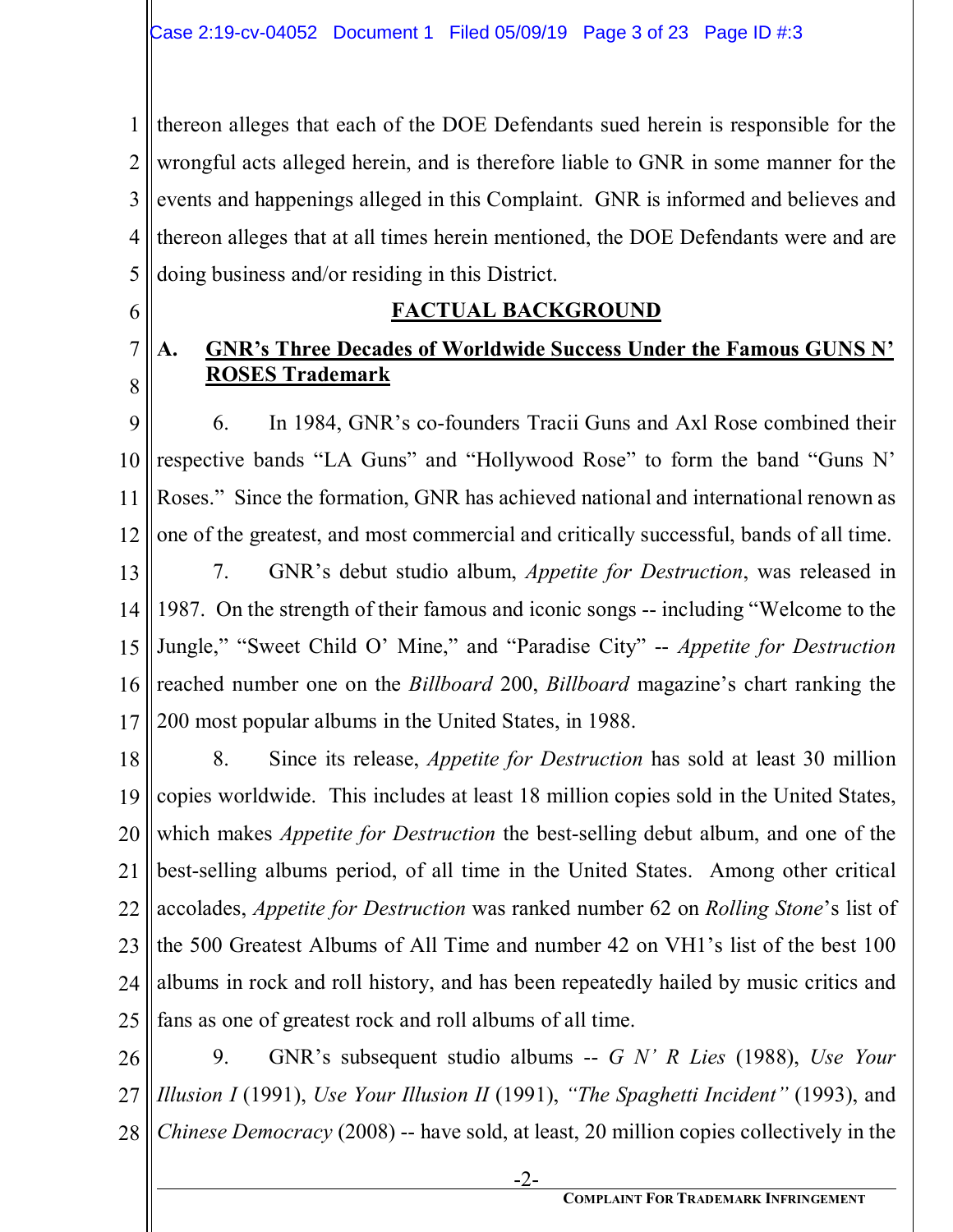1 2 3 4 United States alone since their release. As with *Appetite for Destruction*, each of GNR's subsequent studio albums has been the subject of critical praise in publications such as *Entertainment Weekly*, *Rolling Stone*, *Los Angeles Times*, *Chicago Tribune, Spin*, and *NME*.

5 6 7 8 9 10 11 12 10. In addition to and in connection with its recorded musical output, GNR has created some of the most iconic and popular music videos of all-time. As of May 7, 2019, the official music videos for GNR songs "Welcome to the Jungle," "Paradise City," "Sweet Child O' Mine," and "November Rain" have been collectively viewed nearly 3 *billion* times on YouTube, alone. The excellence of GNR's music videos has been widely acknowledged, including by seminal music television channel MTV when it awarded GNR a Video Vanguard Award to recognize their accomplishments in music and film.

13 14 15 16 17 11. GNR, and their recorded music and music videos, have been nominated for and won numerous awards including American Music Awards (eight nominations and four wins), Billboard Music Awards (six nominations and one win), Grammy Awards (four nominations), and MTV Video Music Awards (nine nominations and four wins).

18 19 20 21 22 23 24 25 26 27 28 12. GNR's live performances, in the United States and abroad, have also been massively successful. In addition to performing and touring with some of the greatest acts in popular music's history -- including Metallica and Aerosmith -- GNR has headlined national and international tours that have been attended by millions of people and earned hundreds of millions of dollars. By way of example, GNR's *Not in This Lifetime… Tour* -- which ran from April 2016 to December 2018, included more than 150 shows in the United States and worldwide, and featured a headlining performance at the world-famous Coachella Festival -- grossed more than \$563 million, making it one of the highest-grossing tours of all time. Among other accolades, GNR's *Not in This Lifetime… Tour* won "Top Tour/Top Draw" at the 2017 Billboard Touring Awards, nominated for "Top Rock Tour" at the 2017 Billboard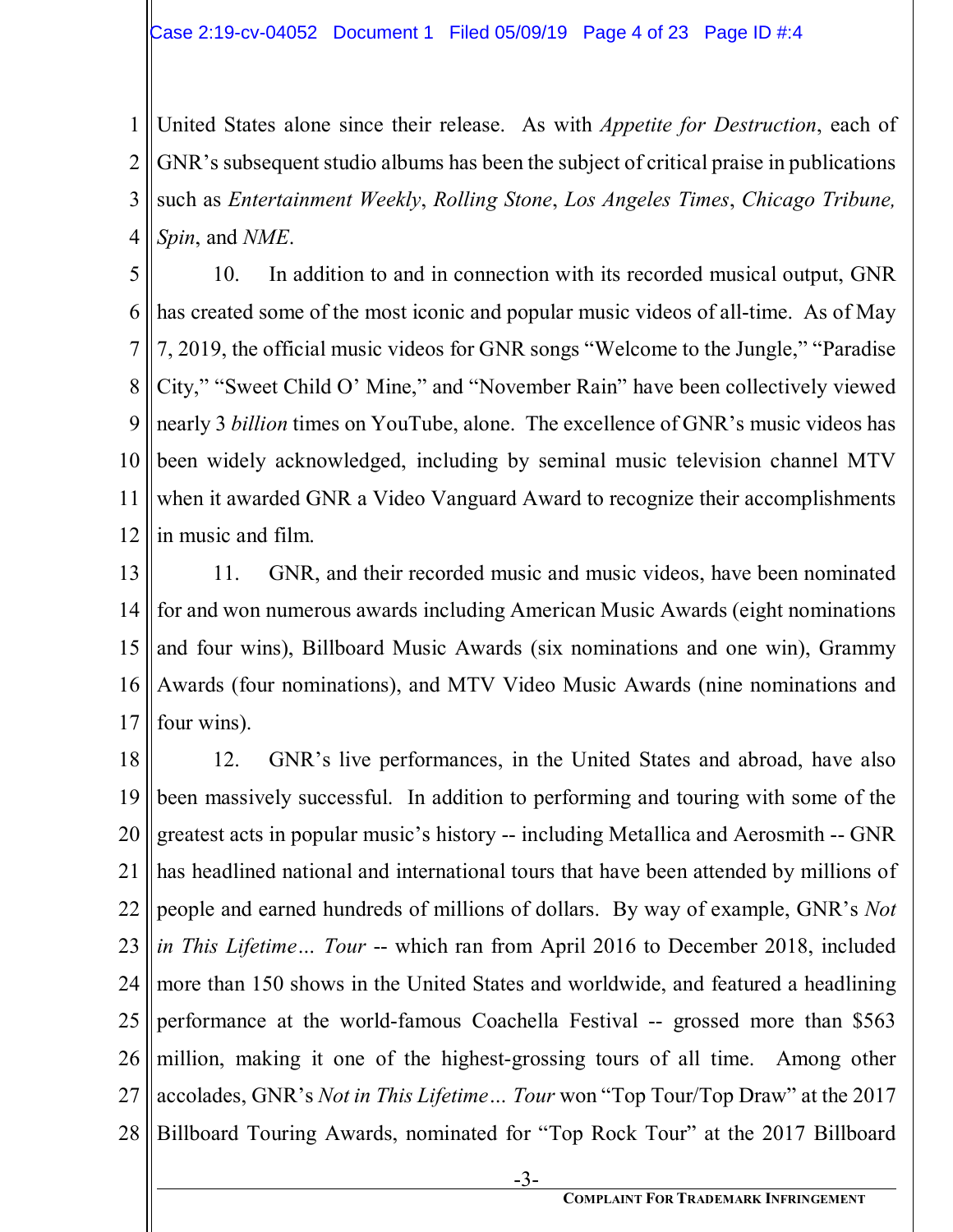1 2 Music Awards, and was awarded the inaugural Ticketmaster Touring Milestone Award in 2019.

3 4 5 6 7 8 13. Due to their more than three decades of musical excellence and success, GNR was inducted into the Rock & Roll Hall of Fame in 2012 -- their first year of eligibility for induction -- taking their place alongside music legends such as James Brown, Ray Charles, Elvis Presley, Aretha Franklin, The Beatles, Bob Dylan, The Rolling Stones, Stevie Wonder, Bob Marley, Johnny Cash, The Jimi Hendrix Experience, Led Zeppelin, Queen, The Ramones, and Prince.

9 10 11 12 13 14 14. Given their fame and renown, GNR and their music have been the subject of considerable press and public comment over the course of their three-plus decade existence, including countless articles in world-famous magazines like *Rolling Stone*, and hundreds of books, television shows, and films. GNR and their music have also been prominently featured in television shows, films (including the blockbuster *Terminator 2: Judgment Day*), and video games such as *Guitar Hero*.

15 16 17 18 19 20 21 22 15. GNR, themselves or through their licensees, has also successfully offered to sell and sold a variety of "Guns N' Roses" -- branded products to consumers. This includes, but is not limited, clothing and related accessories such as t-shirts, hats, patches, stickers, buttons, and bandannas -- an item uniquely associated with GNR and their co-founder and lead singer Axl Rose, who has famously worn bandannas for decades. This also includes items used for and related to the imbibing of alcohol including wine glasses, pint glasses, beer "koozies" (sleeves used to keep beer cans cold), and shot glasses.

23 24 25 16. GNR is the owner of the following incontestable federal trademark registrations of the mark GUNS N' ROSES, true and correct copies of which are attached hereto as **Exhibit A**:

| 26 | <b>Reg. No.</b> | <b>Class and Goods/Services</b>             | <b>Reg. Date</b> |
|----|-----------------|---------------------------------------------|------------------|
| 27 | 1,762,599       | Class 9: Prerecorded video and audio tapes, | April 6, 1997    |
| 28 |                 | prerecorded phonograph records and          |                  |
|    |                 |                                             |                  |

**COMPLAINT FOR TRADEMARK INFRINGEMENT**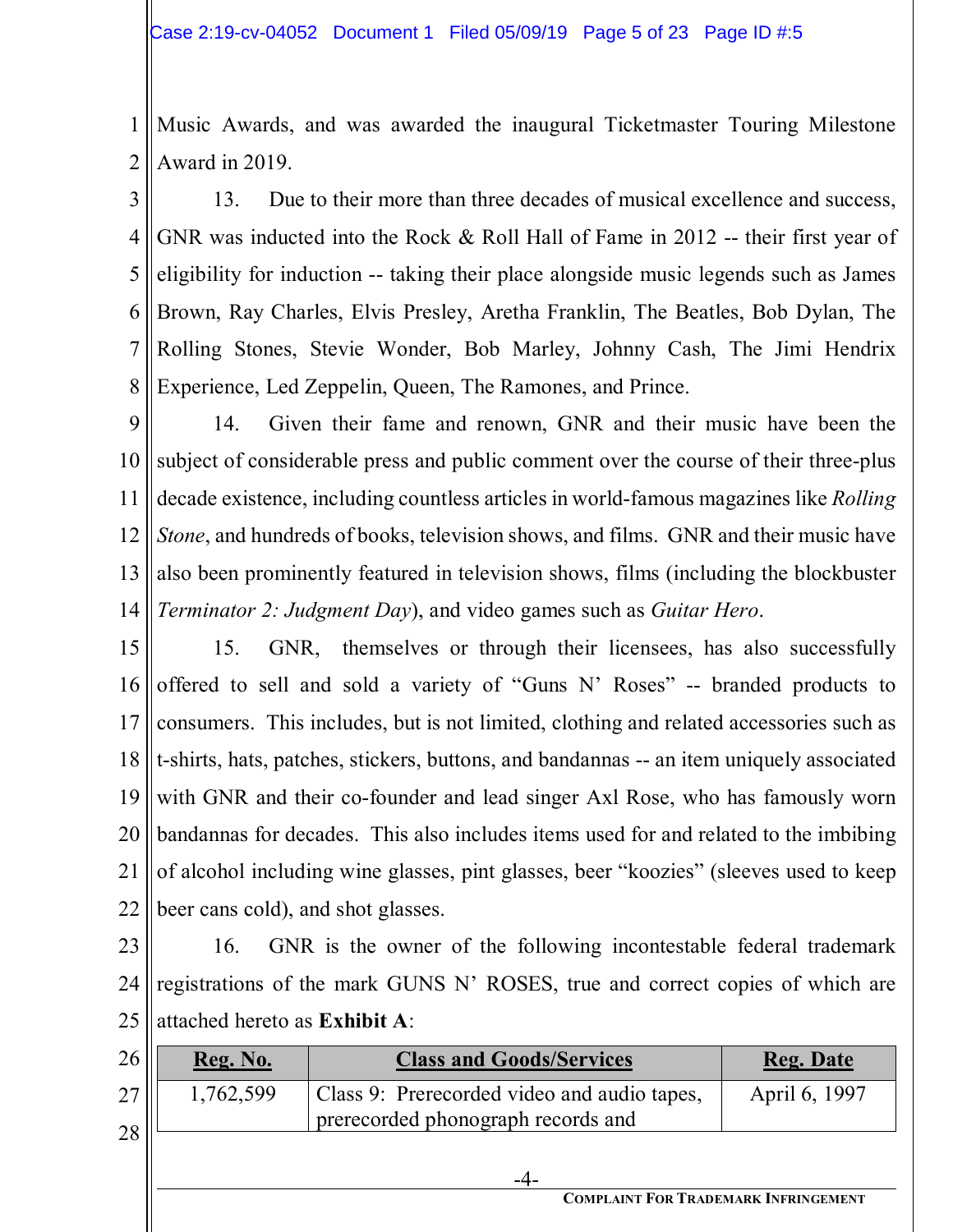| Reg. No.  | <b>Class and Goods/Services</b>                                                                           | <b>Reg. Date</b> |
|-----------|-----------------------------------------------------------------------------------------------------------|------------------|
|           | prerecorded compact discs all featuring<br>music.                                                         |                  |
| 1,766,309 | Class 41: Entertainment services; namely,<br>performances by a musical group.                             | April 20, 1993   |
| 2,035,815 | Class 25: Clothing, namely, T-shirts, shirts,<br>hats, caps, bandannas, sweatpants, and<br>thermal shirts | February 4, 1997 |

8 9 10 11 17. By virtue of their use of the GUNS N' ROSES mark over the course of three decades, GNR also has common law rights in the GUNS N' ROSES mark for a broad range of goods and services including, but not limited to, the goods and services identified herein.

12 13 14 15 16 17 18 19 20 21 22 23 24 18. GNR and/or persons or entities acting on their behalf and direction and/or with their consent have undertaken significant efforts to market GNR, their marks, their music, their live performances, and their merchandise through various channels including, but not limited to, traditional media and social media. GNR's *Not in This Lifetime… Tour* was marketed throughout the United States and abroad in various channels including television, radio, print, and online. GNR's social media following evidences the success of these (and other) efforts undertaken over the course of thirty years. As of May 7, 2019, GNR's official Facebook page (available at the domain <facebook.com/gunsnroses>) has more 27 million Followers and 29 million "Likes," official Instagram account (available at the domain  $\leq$ instagram.com/gunsnroses $\geq$ ) has more than 3.9 million Followers, and official Twitter account (available at the domain <twitter.com/gunsnroses>) has more than 6.2 million Followers.

25

# **B. Defendant and its Infringing Activities**

26 27 28 19. On information and belief, Defendant is a brewery that sells beer and merchandise throughout the United States and operates bars and/or restaurants in several states in the United States.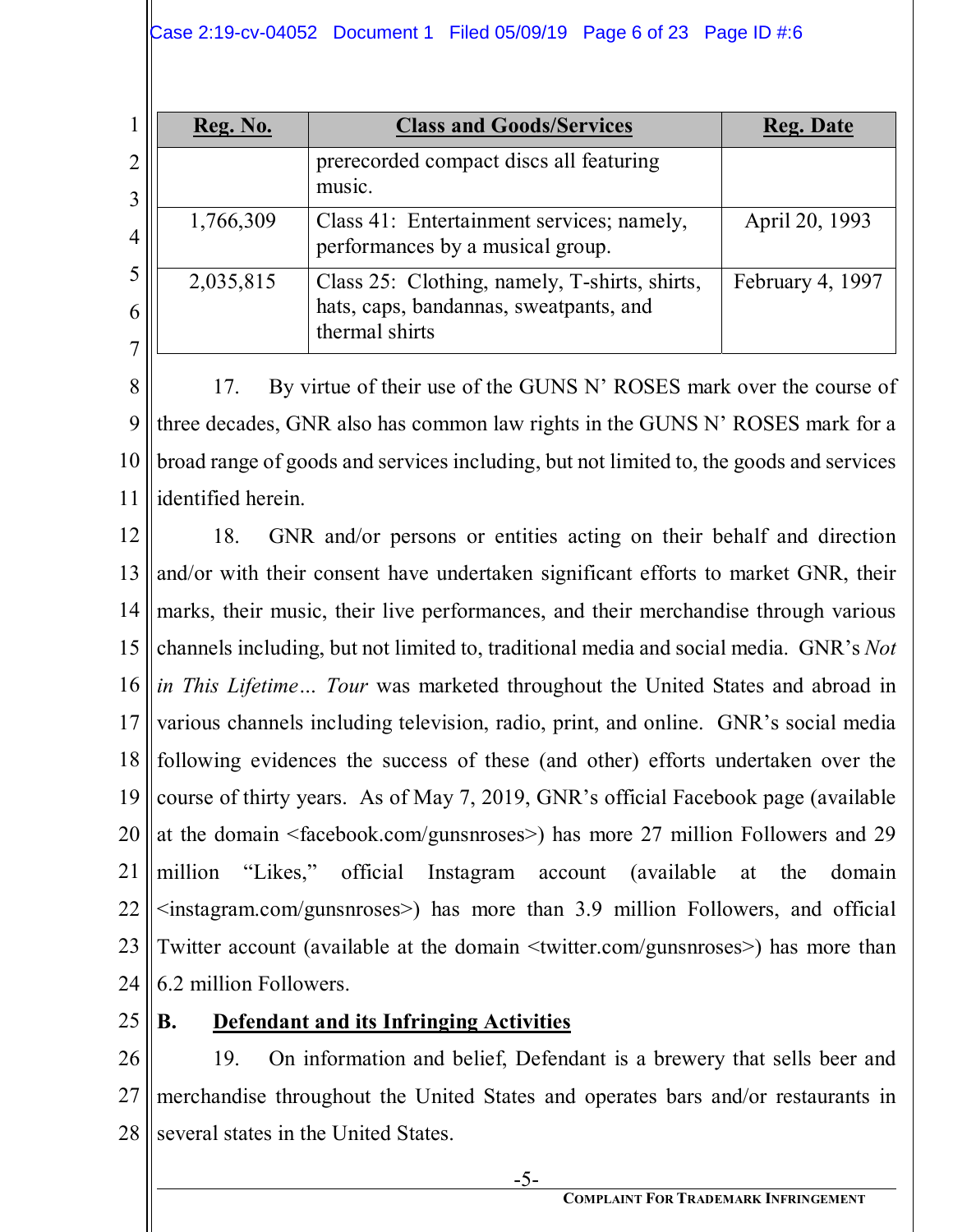1

2

5

3 4 20. On information and belief, Defendant has offered to sell and sold craft beer under the mark GUNS 'N' ROSE in canned and keg form since at least as early as 2018 without GNR's approval, license, or consent. A true and correct copy of the label for the canned version of Defendant's GUNS 'N' ROSE beer is reproduced below:



18 19 20 21 22 23 24 21. Defendant has also offered to sell and sold various merchandise under and bearing the mark GUNS 'N' ROSÉ, including hats, t-shirts, pint glasses, stickers, buttons, and bandannas, without GNR's approval, license, or consent. True and correct copies of product listings for Defendant's GUNS 'N' ROSÉ hats, t-shirts, pint glasses, stickers, buttons, and bandannas, which were printed from Defendant's webstore available at the domain <store.oskarblues.com> on May 6, 2019, are attached hereto as **Exhibit B**.

25 26 27 28 22. On August 2, 2018, Defendant filed an application to register the mark GUNS N ROSE (Application No. 88/062,803) for beer with the United States Patent and Trademark Office (the "PTO"). A true and correct copy of Defendant's trademark application is attached hereto as **Exhibit C**.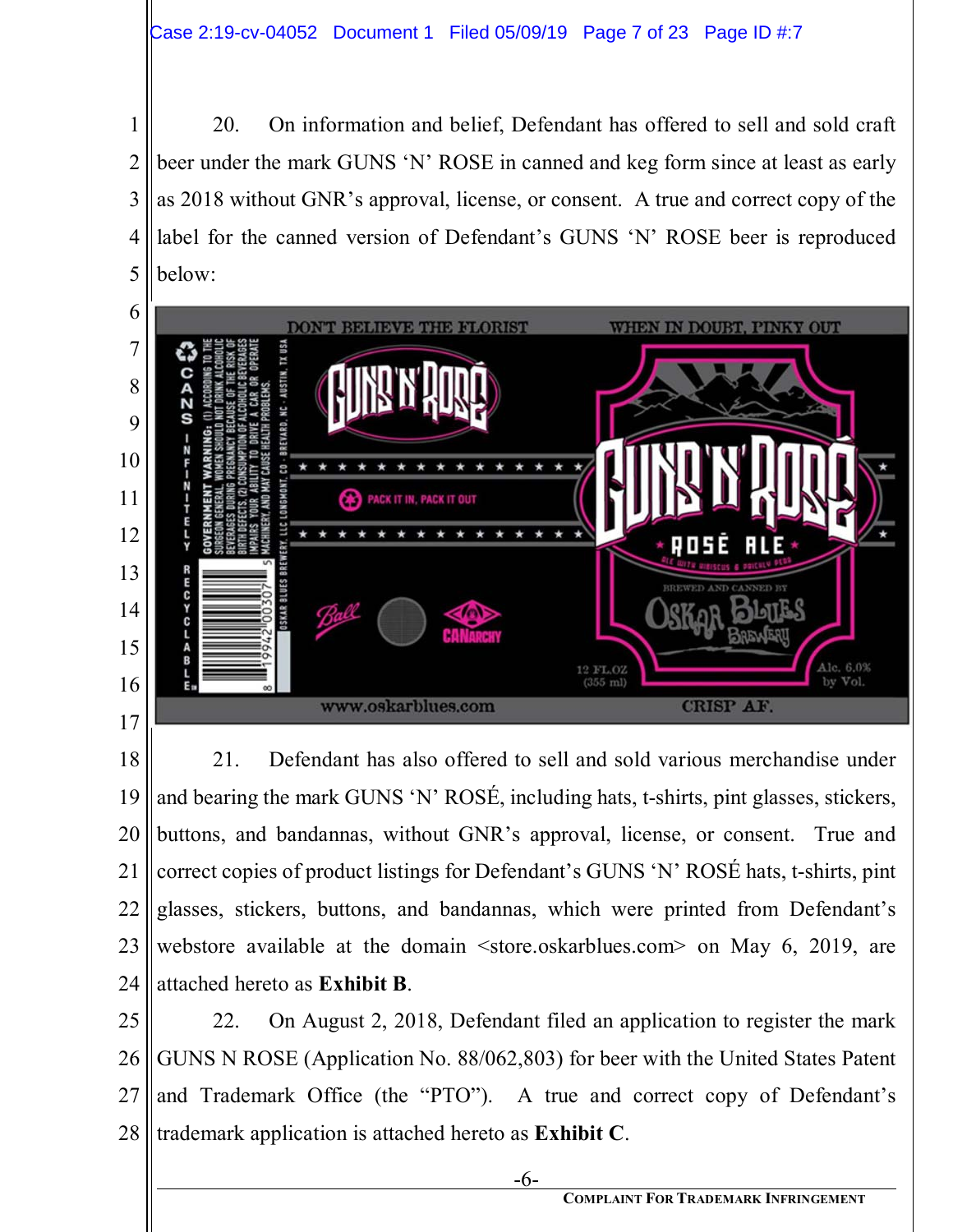1 2 3 4 23. In December 2018, GNR, through their business manager, contacted Defendant informally and spoke with Defendant's Chief Executive Officer and set forth GNR's claims and attempted to resolve this dispute short of escalating the matter to counsel. Defendant rejected GNR's claims.

5 6 7 8 9 10 24. Following the call with Defendant's Chief Executive Officer, on December 21, 2018, GNR sent Defendant a letter requesting that, among other things, it cease its authorized use GUNS N ROSE or any other marks confusingly similar to the GUNS N' ROSES mark, and abandon its application to register the GUNS N ROSE mark. A true and correct copy of GNR's December 21, 2018 letter is attached hereto as **Exhibit D**.

11 12 13 14 15 25. Defendant responded to GNR's December 21, 2018 letter on January 22, 2019. Instead of agreeing to GNR's requests, Defendant, in terse and conclusory terms, denied GNR's claims and concluded that "its response…resolves this matter." A true and correct copy of Defendant's January 22, 2019 letter is attached hereto at **Exhibit E**.

16 17 18 19 20 26. Tellingly, Defendant did not contend in its January 22, 2019 letter that it was not aware of GNR or their GUNS N' ROSES trademark at the time it selected and adopted the GUNS 'N' ROSÉ mark (which appears on Defendant's goods) or the GUNS N ROSE mark (which is the subject of Defendant's August 2, 2018 application field with the PTO).

21 22 23 24 25 26 27 28 27. Defendant's professed ignorance of "any instances of a musical artist or group using its name as the name of a beer" was belied by GNR's December 21, 2018 assertion that "many musical artists and entertainers have expanded or intend to expand in alcoholic beverages" including GNR contemporaries Metallica, AC/DC, Deftones, Anthrax, Iron Maiden, Motörhead, and Mastodon. This practice is common with "hard rock," "heavy metal," and "rock and roll" bands -- genres with which GNR is commonly associated and into which they are often classified. At least one purchaser of Defendant's GUNS 'N' ROSÉ beer made this connection in an

-7-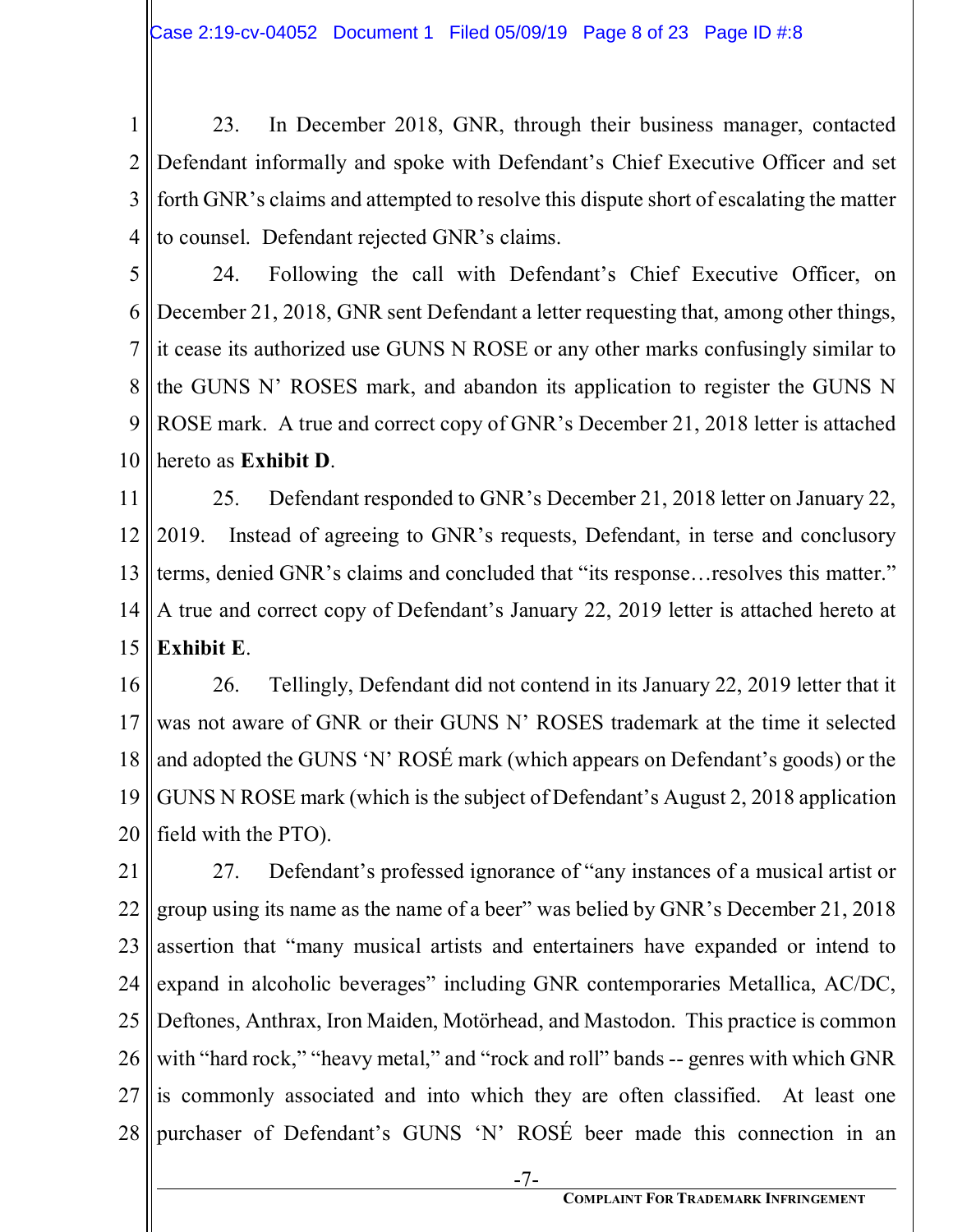#### Case 2:19-cv-04052 Document 1 Filed 05/09/19 Page 9 of 23 Page ID #:9

Instagram post about "having [a] beerchella" by drinking Metallica-branded, Sex Pistols-branded, Grateful Dead-branded, and Defendant's GUNS 'N' ROSÉ beer:



13

1

2

3

4

5

6

7

8

9

10

11

12

14 15 16 17 18 19 20 21 22 23 24 25 26 28. GNR responded to Defendant's January 22, 2019 letter on March 13, 2019. A true and correct copy of GNR's March 13, 2019 letter is attached hereto as **Exhibit F.** Not only did GNR reiterate their December 21, 2018 requests, it noted that Defendant's GUNS 'N' ROSÉ merchandise, of which GNR had only recently become aware and in which GNR indisputably holds prior registered rights, exacerbated the likelihood of confusion and association. This merchandise includes Defendant's GUNS 'N' ROSÉ buttons, which are commonly offered by musical groups, bands, and artists. It also includes Defendant's GUNS 'N' ROSÉ bandannas -- the only bandannas offered for sale by Defendant despite the fact it offers merchandise for several of its other beer "brands." Given that bandannas are uniquely associated with GNR and their lead singer and general partner Axl Rose, and that the only bandannas offered by Defendant are GUNS 'N' ROSÉ bandannas, it is clear that Defendant intended to further associate itself and its products with GNR in order to freeride off GNR's goodwill, prestige, and reputation.

27 28 29. On December 31, 2018, Defendant changed its name from Oskar Blues Brewery, LLC to CANarchy Craft Brewery Collective LLC. On March 25, 2019 and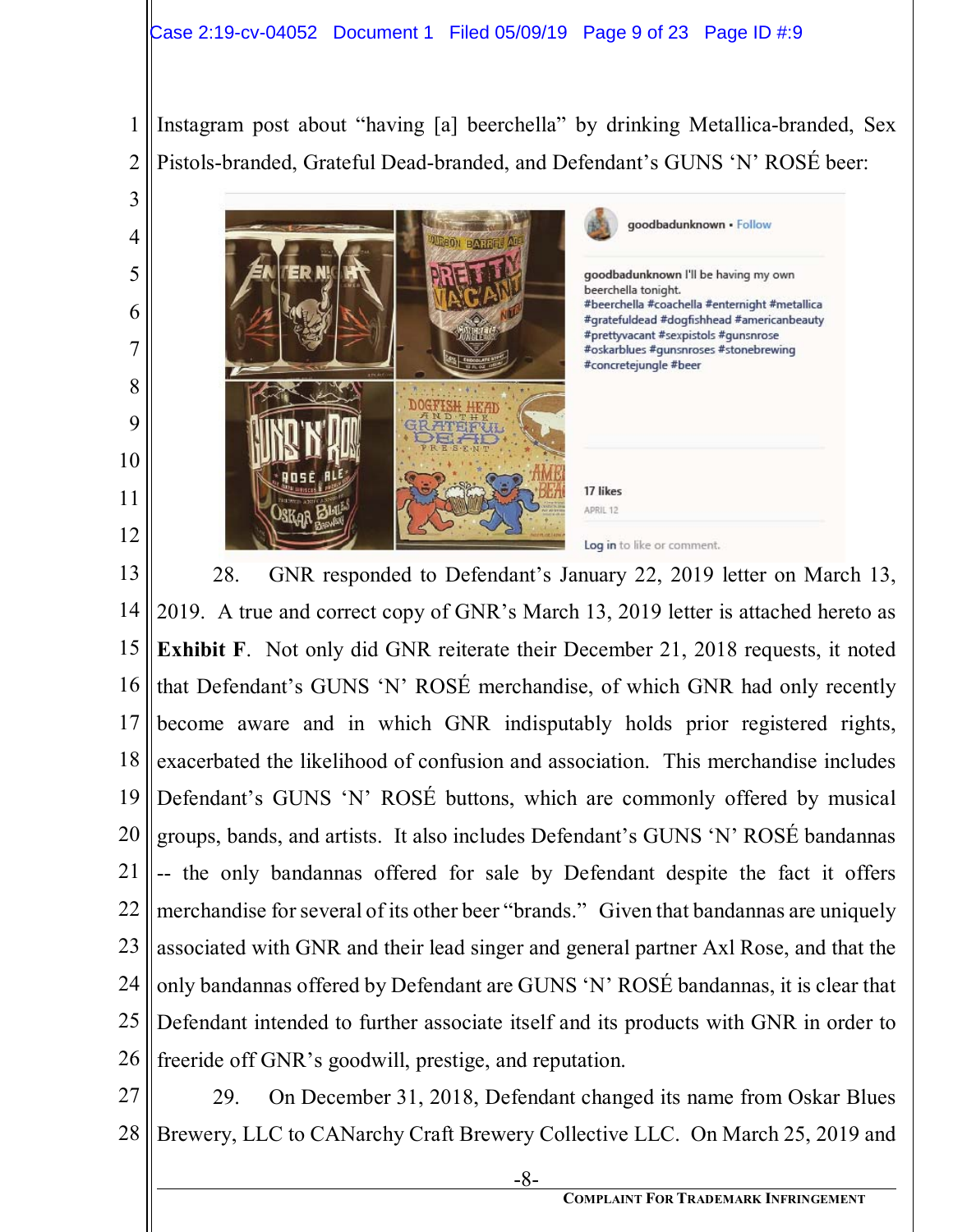1 2 after the cease and desist correspondence with GNR, Defendant recorded the change of name against Defendant's application to register GUNS N ROSE with the PTO.

3 4 5 6 7 8 30. On March 26, 2019, GNR instituted an opposition proceeding before the PTO's Trademark Trial and Appeal Board (the "TTAB"), opposing Defendant's application to register the mark GUNS N ROSE based on, among other things, its prior rights in the GUNS N' ROSES mark. A true and correct copy of GNR's notice of opposition, without exhibits, in the TTAB proceeding is attached hereto as **Exhibit G**.

9 10 11 12 13 14 31. That same day, Defendant responded to GNR's March 13, 2019 letter. A true and correct copy of Defendant's March 26, 2019 letter is attached hereto as **Exhibit H**. Despite agreeing to expressly abandon to its application to register the mark GUNS N ROSE and not use any marks incorporating the terms GUNS N ROSÉ or GUNS N ROSES in the future, Defendant stated that it would continue to sell and market GUNS 'N' ROSÉ beer, clothing, or other products through March 2020.

15 16 17 32. Five weeks later, on May 1, 2019, Defendant filed an express abandonment of its application in the TTAB opposition proceeding, expressly abandoning its application to register the mark GUNS N ROSE with prejudice.

18 19 20 21 33. On May 7, 2019, the TTAB sustained GNR's opposition to Defendant's application to register the GUNS N ROSE mark, entered judgment in GNR's favor, and refused registration of the GUNS N ROSE mark. A true and correct copy of the TTAB's May 7, 2019 order is attached hereto as **Exhibit I**.

22 23 24 25 26 27 28 34. Notwithstanding Defendant's express abandonment of its application to register the mark GUNS N ROSE and the TTAB's order, Defendant has refused to immediately and completely cease sales and marketing of GUNS 'N' ROSÉ beer, clothing, or other products until March 2020. As of the filing of this Complaint, Defendant's GUNS N ROSE beer continues to be sold at retailers such as BevMo, and Defendant's infringing GUNS N ROSE merchandise continues to be sold on Defendant's website. Defendant should not be entitled to continue to sell infringing

-9-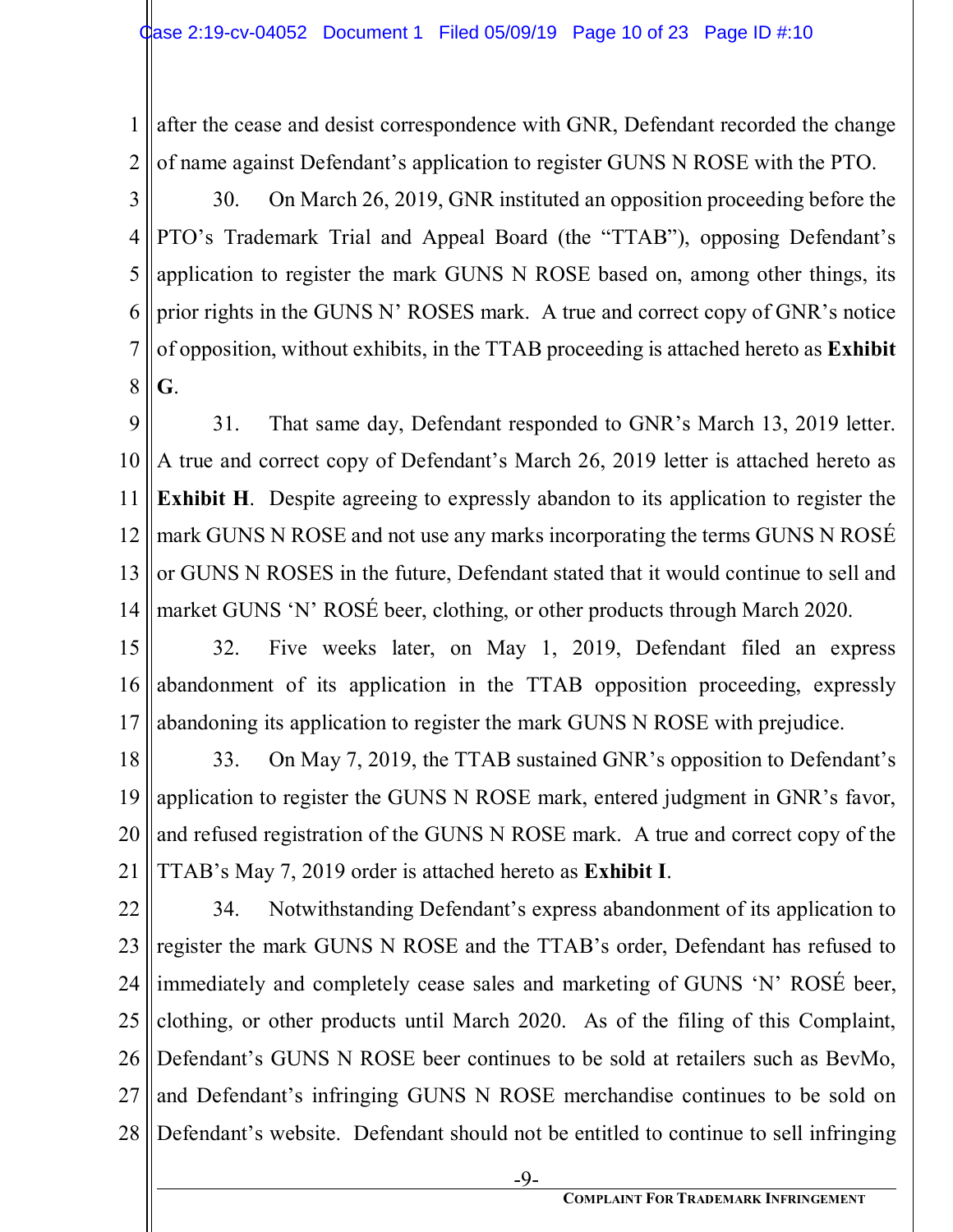1 2 products and intentionally trade on the GNR's goodwill, prestige, and fame without GNR's approval, license, or consent.

3

4

#### **FIRST CAUSE OF ACTION**

#### **(Trademark Infringement in Violation of 15 U.S.C. §§ 1114)**

5 6 35. GNR repeats and realleges each and every allegation of Paragraphs 1 through 34, above, as though fully set forth herein.

7 8 9 36. GNR owns valid and subsisting federal and common law rights in the mark GUNS N' ROSES, including three incontestable federal registrations of the mark for a variety of goods and services.

10 11 12 13 14 15 16 37. Defendant has used in commerce, without GNR's permission or authorization, the GUNS N' ROSES mark or marks confusingly similar thereto specifically, the marks GUNS N ROSE and/or GUNS 'N' ROSÉ -- in a manner that is likely to cause confusion with respect to the source and origin of Defendant's goods and is likely to cause confusion or mistake and to deceive purchasers as to GNR's affiliation, connection, or association with, or approval or sponsorship of, Defendant, its business, and/or its goods.

17 18 38. Defendant's acts constitute infringement of GNR's GUNS N' ROSES trademark in violation of 15 U.S.C. § 1114.

19 20 21 22 23 24 25 26 39. As a direct and proximate result of Defendant's wrongful acts, GNR has suffered and continues to suffer and/or is likely to suffer damage to their trademarks, business reputation, and goodwill. Defendant will continue to use, unless restrained, the GUNS N' ROSES mark or marks confusingly similar thereto, and will cause irreparable damage to GNR. GNR has no adequate remedy at law and is entitled to an injunction restraining Defendant and, as applicable, its officers, members, agents, servants, and employees, and all persons acting in concert with them, from engaging in further acts of infringement.

- 27
- 28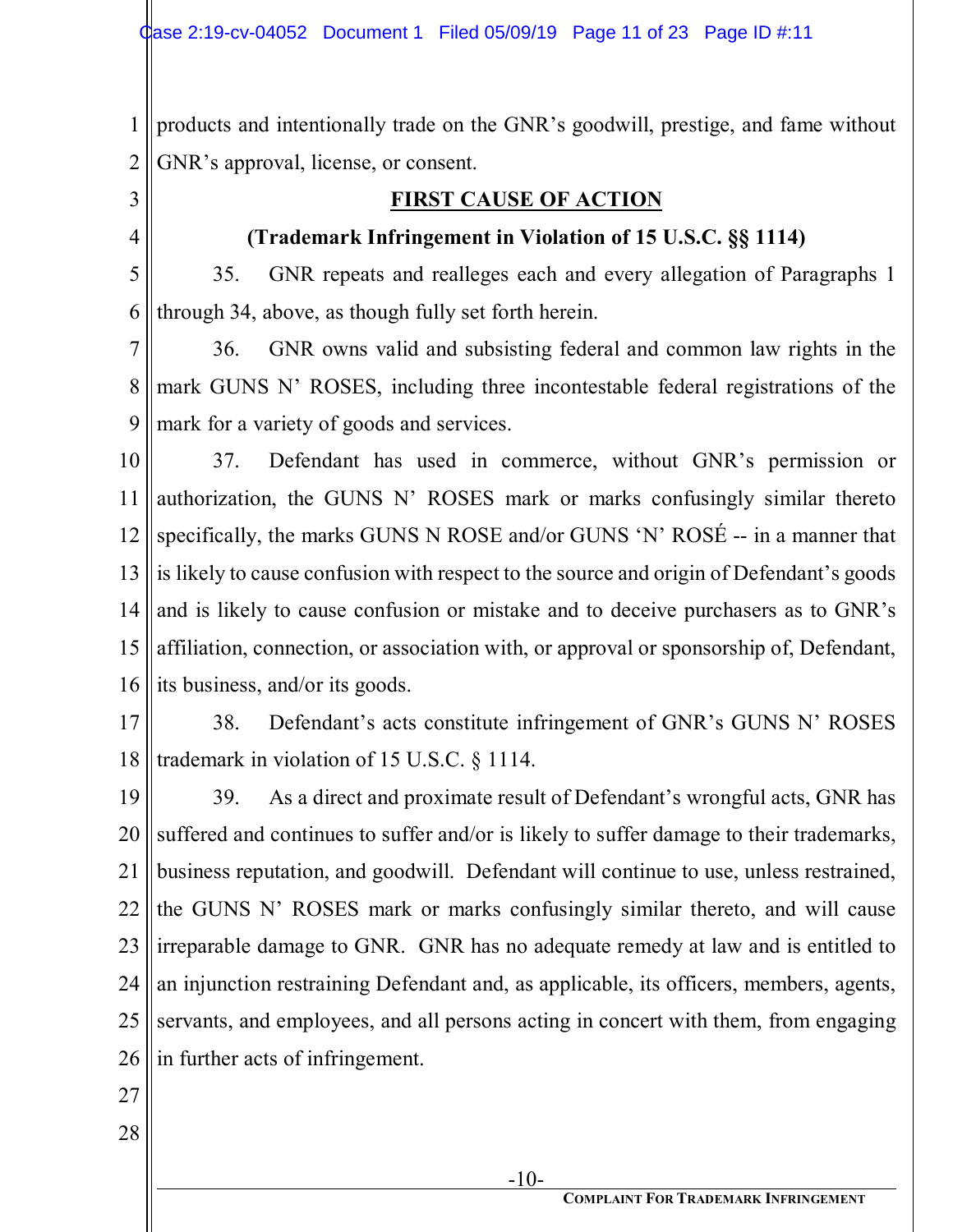1 2 3 40. GNR is further entitled to recover from Defendant the actual damages that GNR has sustained, is sustaining, and/or is likely to sustain as a result of Defendant's wrongful acts.

4 5 41. GNR is further entitled to recover from Defendant the gains, profits, and advantages that Defendant has obtained as a result of its wrongful acts.

6 7 42. Due to the willful nature of Defendant's wrongful acts, GNR is entitled to an award of treble damages and increased profits under 15 U.S.C. § 1117.

8 9 43. Pursuant to 15 U.S.C. § 1117, GNR is also entitled to their costs of suit, and to recover their reasonable attorneys' fees because this is an exceptional case.

10

11

12

#### **SECOND CAUSE OF ACTION**

**(False Designation of Origin and Association in Violation of 15 U.S.C. § 1125(a))** 

13 14 44. GNR repeats and realleges each and every allegation of paragraphs 1 through 43, above, as though fully set forth herein.

15 16 17 18 19 20 21 22 23 45. Defendant's unauthorized use of the GUNS N' ROSES mark or marks confusingly similar thereto -- specifically, the marks GUNS N ROSE and/or GUNS 'N' ROSÉ -- in conjunction with Defendant's business and its offering of beer and merchandise, Defendant's false designation of origin, and Defendant's false and misleading descriptions and representations of fact, as alleged herein, are likely to cause confusion, or to cause mistake, or to deceive as to the affiliation, connection, or association of Defendant with GNR, or as to the origin, sponsorship, or approval of Defendant's goods or commercial activities by GNR in violation of 15 U.S.C. § 1125(a).

24 25 26 27 28 46. As a direct and proximate result of Defendant's wrongful acts, GNR has suffered and continues to suffer and/or is likely to suffer damage to their trademarks, trade name, business reputation, and goodwill. Defendant will continue, unless restrained, to conduct its business and offer products using the GUNS N' ROSES mark or other trademarks confusingly similar thereto and will cause irreparable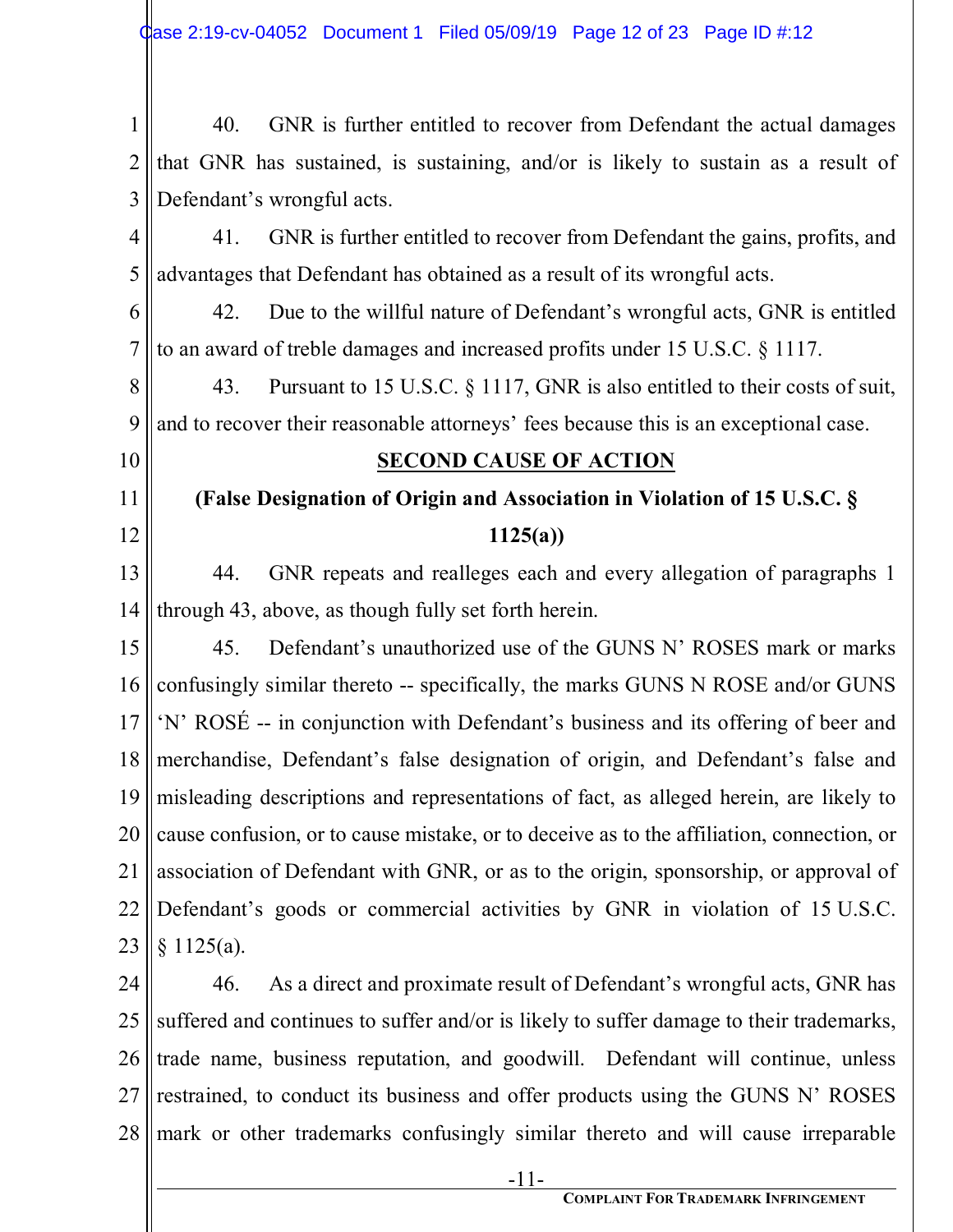1 2 3 4 damage to GNR. GNR has no adequate remedy at law and is entitled to an injunction restraining Defendant and, as applicable, its officers, members, agents, servants, and employees, and all persons acting in concert with them, from engaging in further acts of false designation of origin or association.

5 6 7 8 9 47. GNR is further entitled to recover from Defendant the actual damages GNR has sustained, is sustaining, and/or is likely to sustain as a result of Defendant's wrongful acts. GNR is presently unable to ascertain the full extent of the monetary damages they have suffered and/or is likely to sustain by reason of Defendant's acts of false designation of origin or affiliation.

10 11 12 13 48. GNR is further entitled to recover from Defendant the gains, profits, and advantages Defendant has obtained as a result of its wrongful acts. GNR is presently unable to ascertain the extent of the gains, profits, and advantages Defendant has realized by reason of its acts of false designation of origin or affiliation.

14 15 49. Due to the willful nature of Defendant's wrongful acts, GNR is entitled to an award of treble damages and increased profits pursuant to 15 U.S.C. § 1117.

16 17 50. Pursuant to 15 U.S.C. §1117, GNR is also entitled to their costs of suit, and to recover their reasonable attorneys' fees because this is an exceptional case.

18

19

# **THIRD CAUSE OF ACTION**

**(Trademark Dilution in Violation of 15 U.S.C.§ 1125(c))** 

20 21 51. GNR repeats and realleges each and every allegation of Paragraphs 1 through 50, above, as though fully set forth herein.

22 23 24 25 52. GNR began using the GUNS N' ROSES mark before Defendant's began promoting and using the marks GUNS N ROSE and/or GUNS 'N' ROSÉ. The GUNS N' ROSES mark is inherently distinctive and has acquired distinction through GNR's extensive, continuous, and exclusive use of it.

26 27 53. The GUNS N' ROSES mark is famous and distinctive within the meaning of 15 U.S.C. §§ 1125(c)(1) and 1127.

28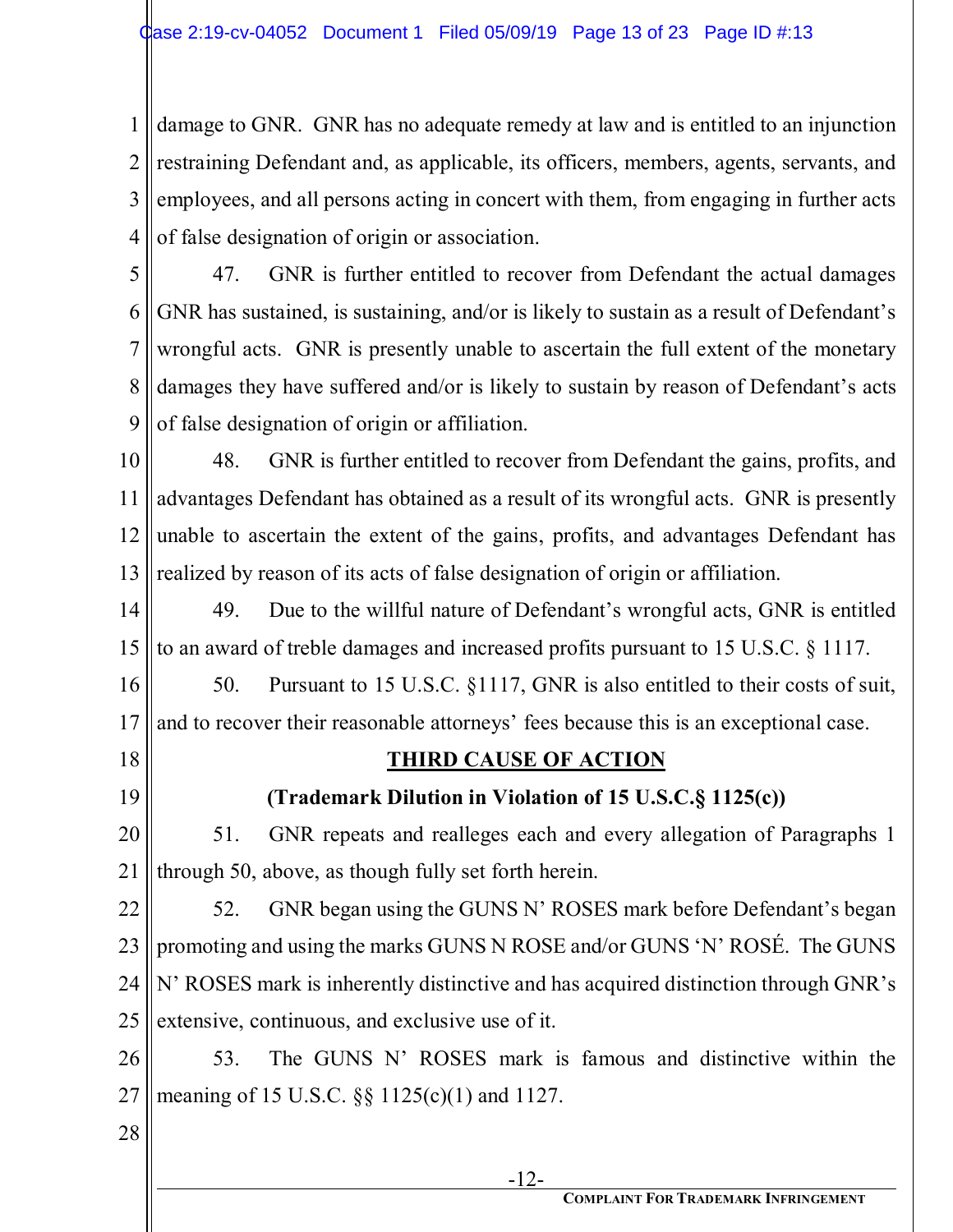1 2 3 54. Defendant's use of the GUNS N' ROSE and/or GUNS 'N' ROSÉ mark is likely to dilute by blurring the distinctive quality of the GUNS N' ROSES mark in violation of 15 U.S.C. § 1125(c).

4 5 6 7 8 9 10 11 55. Defendant's acts complained of herein are likely to damage GNR irreparably. GNR has no adequate remedy at law for such wrongs and injuries. The damage to GNR includes harm to their trademarks, goodwill, and reputation that money cannot compensate. GNR is therefore entitled to a preliminary and permanent injunction enjoining Defendant's use of the GUNS N' ROSE mark and the GUNS N' ROSES mark or any marks likely to dilute the GUNS N' ROSES mark in connection with the promotion, advertisement and sale of any goods or services offered by Defendant.

12 13 14 15 56. Due to the willful nature of Defendant's actions, GNR is further entitled to recover from Defendant the actual damages sustained by GNR as a result of Defendant's wrongful acts. GNR is presently unable to ascertain the full extent of the monetary damages they have suffered by reason of Defendant's acts of dilution.

16 17 18 19 20 57. Due to the willful nature of Defendant's actions, GNR is further entitled to recover from Defendant the gains, profits, and advantages Defendant has obtained as a result of its wrongful acts. GNR is presently unable to ascertain the extent of the gains, profits, and advantages Defendant has realized by reason of its willful acts of dilution.

21 22 58. Pursuant to 15 U.S.C. § 1117, GNR is also entitled to their costs of suit, to recover their reasonable attorneys' fees because this is an exceptional case.

23

24

# **FOURTH CAUSE OF ACTION**

## **(Common Law Trademark Infringement)**

25 26 59. GNR repeats and realleges each and every allegation of Paragraphs 1 through 58, above, as though fully set forth herein.

27 28 60. Defendant has used in commerce, without GNR's permission or authorization, the GUNS N' ROSES mark or marks confusingly similar thereto --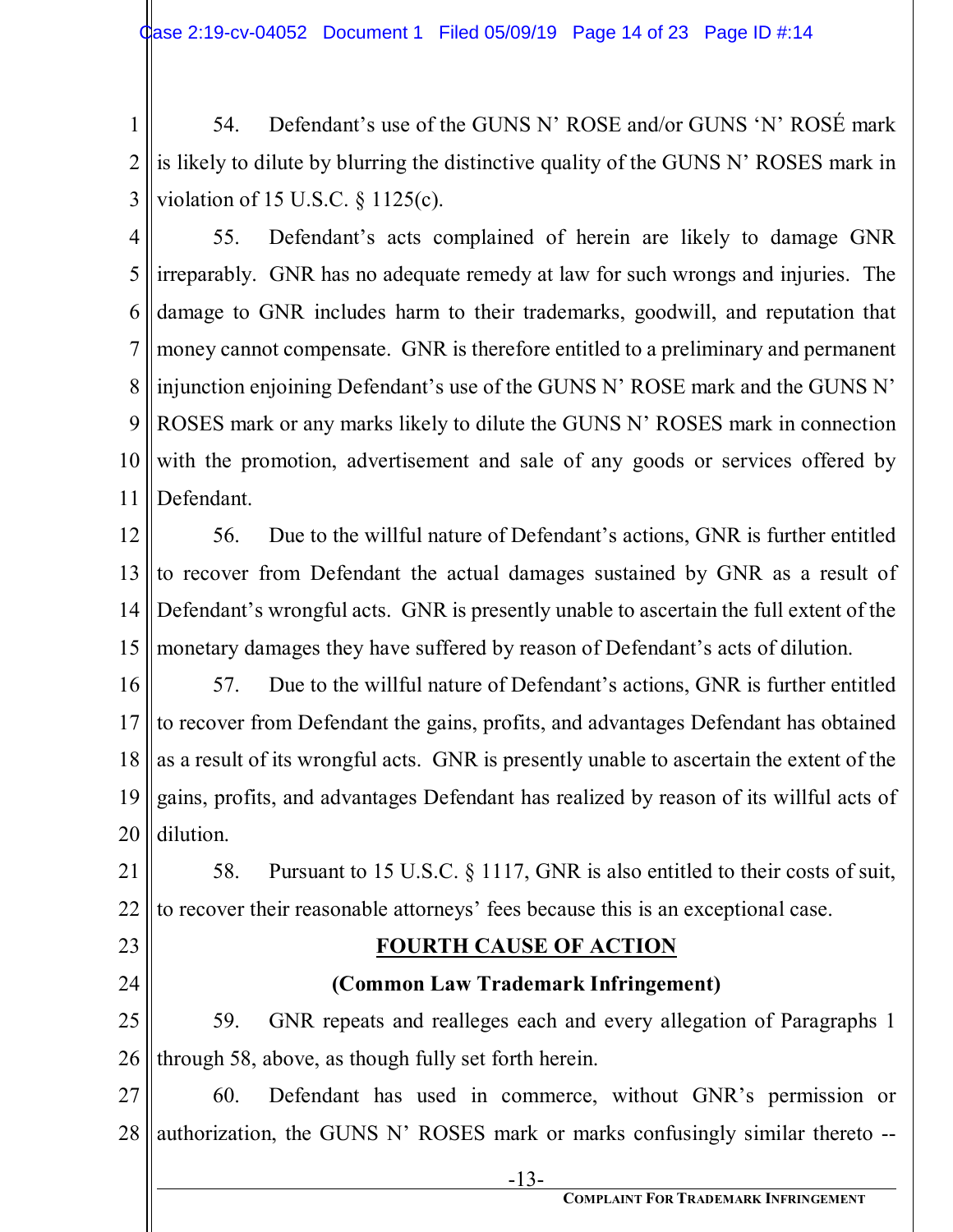1 2 3 4 5 specifically, GUNS N ROSE and/or GUNS 'N' ROSÉ mark -- in a manner that is likely to cause confusion with respect to the source and origin of Defendant's goods and is likely to cause confusion or mistake and to deceive purchasers as to GNR's affiliation, connection, or association with, or approval or sponsorship of, Defendant, its business, and/or its goods.

6 7 61. Defendant's acts constitute infringement of the GUNS N' ROSES mark in violation of the common law.

8 9 10 11 12 13 14 15 62. As a direct and proximate result of Defendant's wrongful acts, GNR has suffered and continues to suffer and/or is likely to suffer damage to their trademarks, trade name, business reputation, and goodwill. Defendant will continue to use, unless restrained, the GUNS N' ROSES mark or marks confusingly similar thereto, and will cause irreparable damage to GNR. GNR has no adequate remedy at law and is entitled to an injunction restraining Defendant and, as applicable, its officers, members, agents, servants, and employees, and all persons acting in concert with them, from engaging in further acts of infringement.

16 17 18 63. GNR is further entitled to recover from Defendant the actual damages GNR has sustained, is sustaining, and/or is likely to sustain as a result of Defendant's wrongful acts.

19 20 64. GNR is further entitled to recover from Defendant the gains, profits, and advantages Defendant has obtained as a result of its wrongful acts.

21 22 23 24 65. Upon information and belief, Defendant has engaged in the conduct alleged above with oppression, fraud and malice. Accordingly, GNR is entitled to an award of punitive damages pursuant to Cal. Civ. Code § 3294 in an amount to be proved at trial.

25

## **FIFTH CAUSE OF ACTION**

26 **(Unfair Competition in Violation of Cal. Bus. & Prof. Code §§ 17200,** *et seq.***)** 

27 28 66. GNR repeats and realleges each and every allegation of Paragraphs 1 through 65, above, as though fully set forth herein.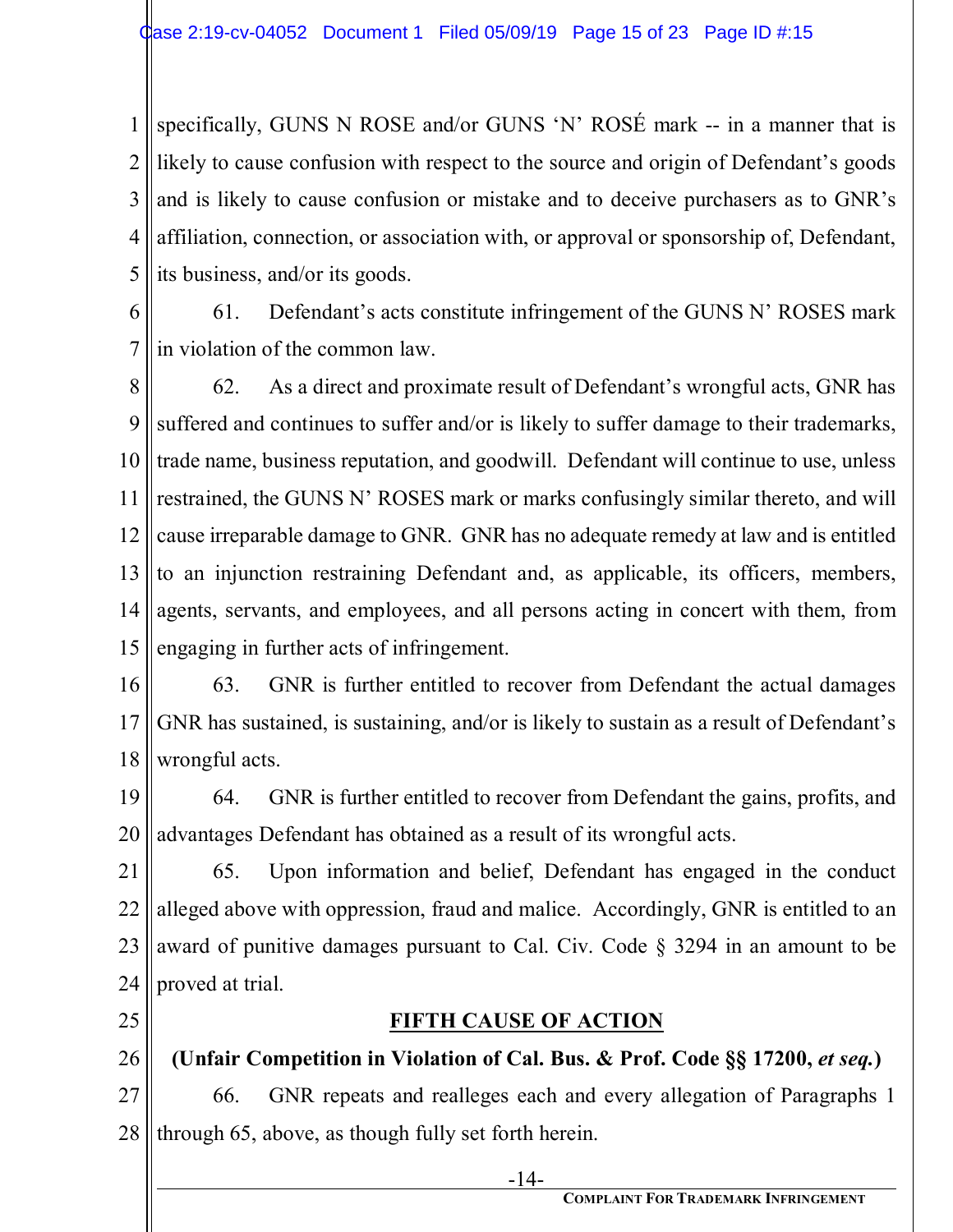1 2 3 67. By reason of the foregoing, Defendant has been, and is, engaged in unlawful business practices in violation of §§ 17200 *et seq*. of the California Bus. & Prof. Code.

4 5 6 7 8 68. Defendant's acts complained of herein have injured and will continue to injure GNR irreparably. GNR has no adequate remedy at law for these wrongs and injuries. The injury to GNR includes harm to their GUNS N' ROSES mark, goodwill, and reputation in the marketplace that money cannot compensate. GNR is therefore entitled to:

9 10 11 12 13 14 (a) injunctive relief restraining and enjoining Defendant and, as applicable, its officers, members, agents, servants, and employees, and all persons acting thereunder, in concert with, or on their behalf, from using the GUNS N' ROSES mark or any mark, name, symbol, or logo which is confusingly similar thereto, in connection with the marketing or sale of any goods or services by Defendant; and

15 16 17 (b) restitution of Defendant's profits earned from its unauthorized use of the GUNS N' ROSES mark or any mark, name, symbol, or logo which is confusingly similar thereto, in which profits GNR has a vested interest.

18 19

## **SIXTH CAUSE OF ACTION**

**(Common Law Unfair Competition)** 

20 21 69. GNR repeats and realleges each and every allegation of Paragraphs 1 through 68, above, as though fully set forth herein.

22 23 70. GNR invested substantial time and money in their development of the GUNS N' ROSES mark.

24 25 26 27 71. Defendant used the GUNS N' ROSES mark or marks confusingly similar thereto -- specifically, the GUNS N ROSE and/or GUNS 'N' ROSÉ mark - to build its business and/or pass off its products as GNR's without GNR's authorization.

28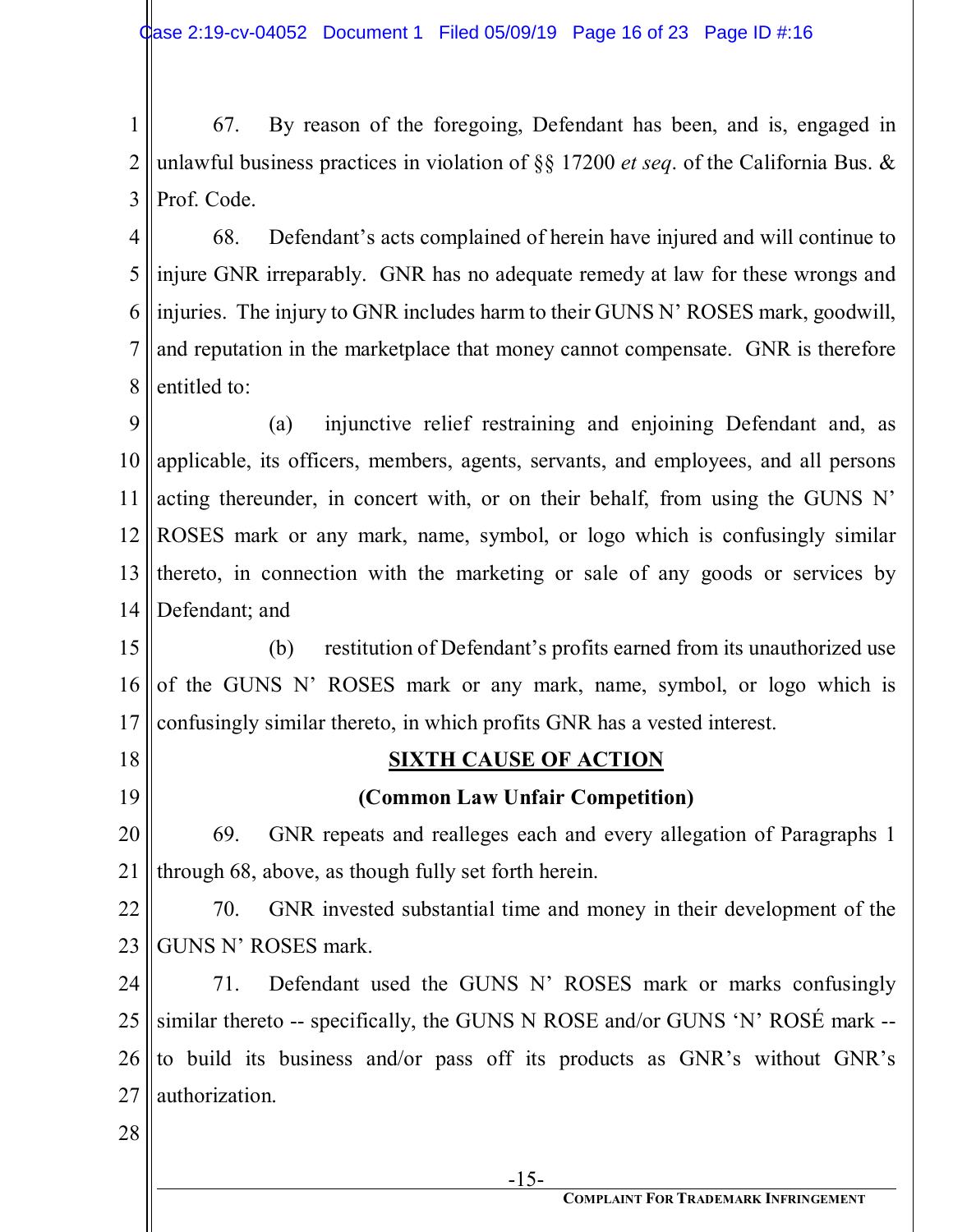1 2 3 4 5 72. Defendant passed off its goods offered under the GUNS N' ROSES mark or marks confusingly similar thereto -- specifically, the GUNS N ROSE and/or GUNS 'N' ROSÉ mark -- in a manner likely to cause confusion as to the source of Defendant's goods or as to GNR's association or affiliation with, or sponsorship of, Defendant's goods.

6 7 8 9 10 11 12 13 14 73. As a direct and proximate result of Defendant's wrongful acts, GNR has suffered and continues to suffer and/or is likely to suffer damage to their trademarks, trade name, business reputation, and goodwill. Defendant will continue, unless restrained, to pass off its business as GNR's and to conduct its business and offer goods using the GUNS N' ROSES mark or other trademarks confusingly similar thereto and will cause irreparable damage to GNR. GNR has no adequate remedy at law and is entitled to an injunction restraining Defendant and, as applicable, its officers, members, agents, servants, and employees, and all persons acting in concert with them, from engaging in further acts of unfair competition.

15 16 17 18 19 74. GNR is further entitled to recover from Defendant the actual damages GNR has sustained, is sustaining, and/or is likely to sustain as a result of Defendant's wrongful acts. GNR is presently unable to ascertain the full extent of the monetary damages they have suffered and/or are likely to sustain by reason of Defendant's acts of unfair competition.

20 21 22 23 75. GNR is further entitled to recover from Defendant the gains, profits, and advantages Defendant has obtained as a result of its wrongful acts. GNR is presently unable to ascertain the extent of the gains, profits, and advantages Defendant has realized by reason of its acts of unfair competition.

24 25 26 27 76. Upon information and belief, Defendant has engaged in the conduct alleged above with oppression, fraud and malice. Accordingly, GNR is entitled to an award of punitive damages pursuant to Cal. Civ. Code § 3294 in an amount to be proved at trial.

28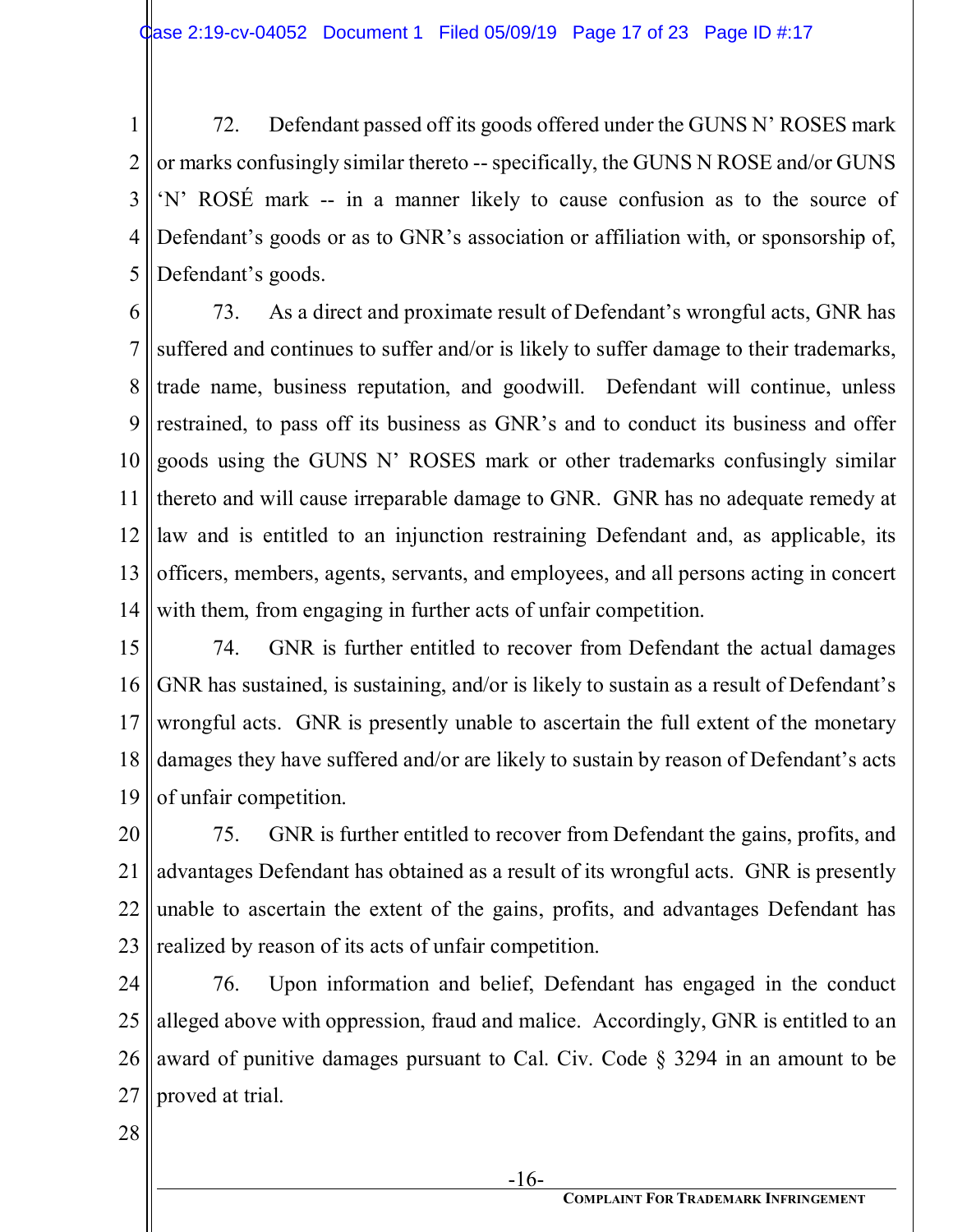1

### **SEVENTH CAUSE OF ACTION**

#### 2 3 **(Misappropriation of Right of Publicity in Violation Cal. Civ. Code § 3344 and Common Law)**

4 5 77. GNR repeats and realleges each and every allegation of Paragraphs 1 through 76, above, as though fully set forth herein.

6 7 8 9 78. Due to their more than three decades of hard work and nearunprecedented success, GNR's "Guns N' Roses" name has substantial commercial value and possesses considerable goodwill in the eyes of the public, in general, and purchasers of recorded music, concert tickets, and merchandise.

10 11 12 13 79. Defendant has knowingly misappropriated GNR's name, and is using it on products, merchandise, and goods, and for purposes of advertising or selling, or soliciting purchases of products, merchandise, goods or services, without GNR's consent.

14 15 16 80. Defendant's actions constitute misappropriation of GNR's and its members' (most notably Axl Roses') right of publicity in violation of Cal. Civ. Code § 3344 and California common law.

17 18 19 20 21 22 23 24 25 81. As a direct and proximate result of Defendant's wrongful acts, GNR GNR's and its members' (most notably Axl Roses') have suffered and continues to suffer and/or is likely to suffer damage to their name, reputation, and goodwill. Defendant will continue, unless restrained, to use GNR's name, without authorization, on products, and for purposes of advertising or selling, or soliciting purchases of products. GNR has no adequate remedy at law and is entitled to an injunction restraining Defendant and, as applicable, its officers, members, agents, servants, and employees, and all persons acting in concert with them, from engaging in further acts of misappropriation of GNR's right of publicity.

26 27 28 82. GNR is further entitled to recover from Defendant the actual damages GNR has sustained, is sustaining, and/or is likely to sustain as a result of Defendant's misappropriation of GNR's right of publicity. GNR is presently unable to ascertain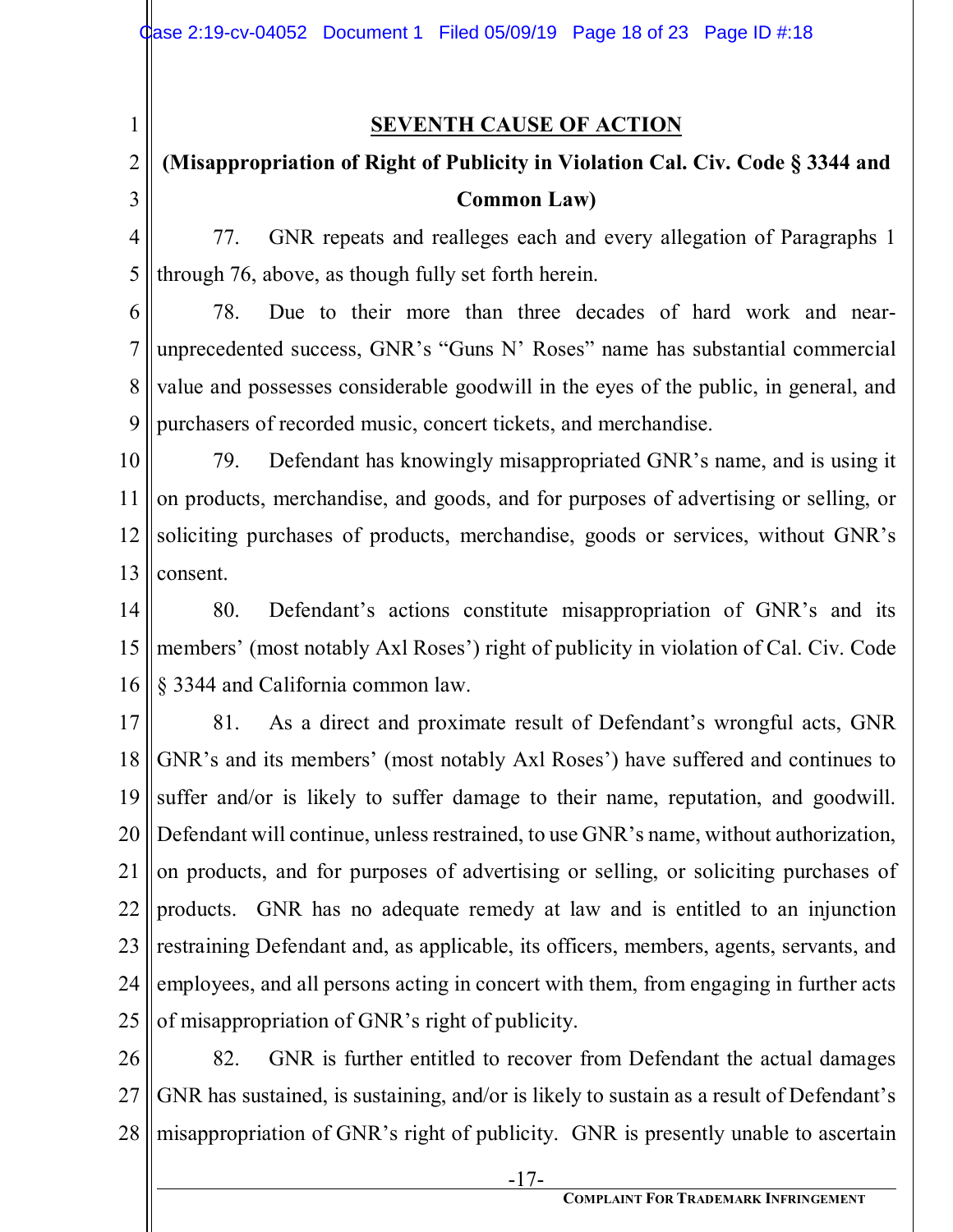1 2 the full extent of the monetary damages they have suffered and/or are likely to sustain by reason of Defendant's misappropriation of their right of publicity.

3 4 5 6 83. GNR is further entitled to recover from Defendant the gains, profits, and advantages Defendant has obtained as a result of its unauthorized use of GNR's name. GNR is presently unable to ascertain the extent of the gains, profits, and advantages Defendant has realized by reason of its misappropriation of GNR's right of publicity.

7 8 9 10 84. Upon information and belief, Defendant has engaged in the conduct alleged above with oppression, fraud and malice. Accordingly, GNR is entitled to an award of punitive damages pursuant to Cal. Civ. Code §§ 3294 and 3344(a) in an amount to be proved at trial.

11 12 85. Pursuant to Cal. Civ. Code § 3344(a), GNR is also entitled to recover its attorneys' fees and costs.

13

### **PRAYER FOR RELIEF**

14 15 WHEREFORE, GNR prays that this Court enter judgment against Defendant as follows:

16 17 18 19 20 21 1. Finding that Defendant has: infringed the GUNS N' ROSES mark under 15 U.S.C. § 1114 and the common law; violated 15 U.S.C. § 1125(a); diluted the GUNS N' ROSES mark under 15 U.S.C. § 1125(c); violated Cal. Bus. & Prof. Code § 17200 by engaging in unlawful business practices; committed unfair competition under the common law; and misappropriated GNR's name in violation of Cal. Civ. Code § 3344 and the common law;

22 23 24 25 26 2. Ordering that Defendant and, as applicable, its officers, agents, servants, directors, employees, servants, partners, representatives, assigns, successors, related companies, and attorneys and all persons in active concert or participation with Defendant or with any of the foregoing be enjoined preliminarily during the pendency of this action and permanently thereafter from:

27 28 (a) Manufacturing, transporting, promoting, importing, advertising, publicizing, distributing, offering for sale, or selling any goods or services offered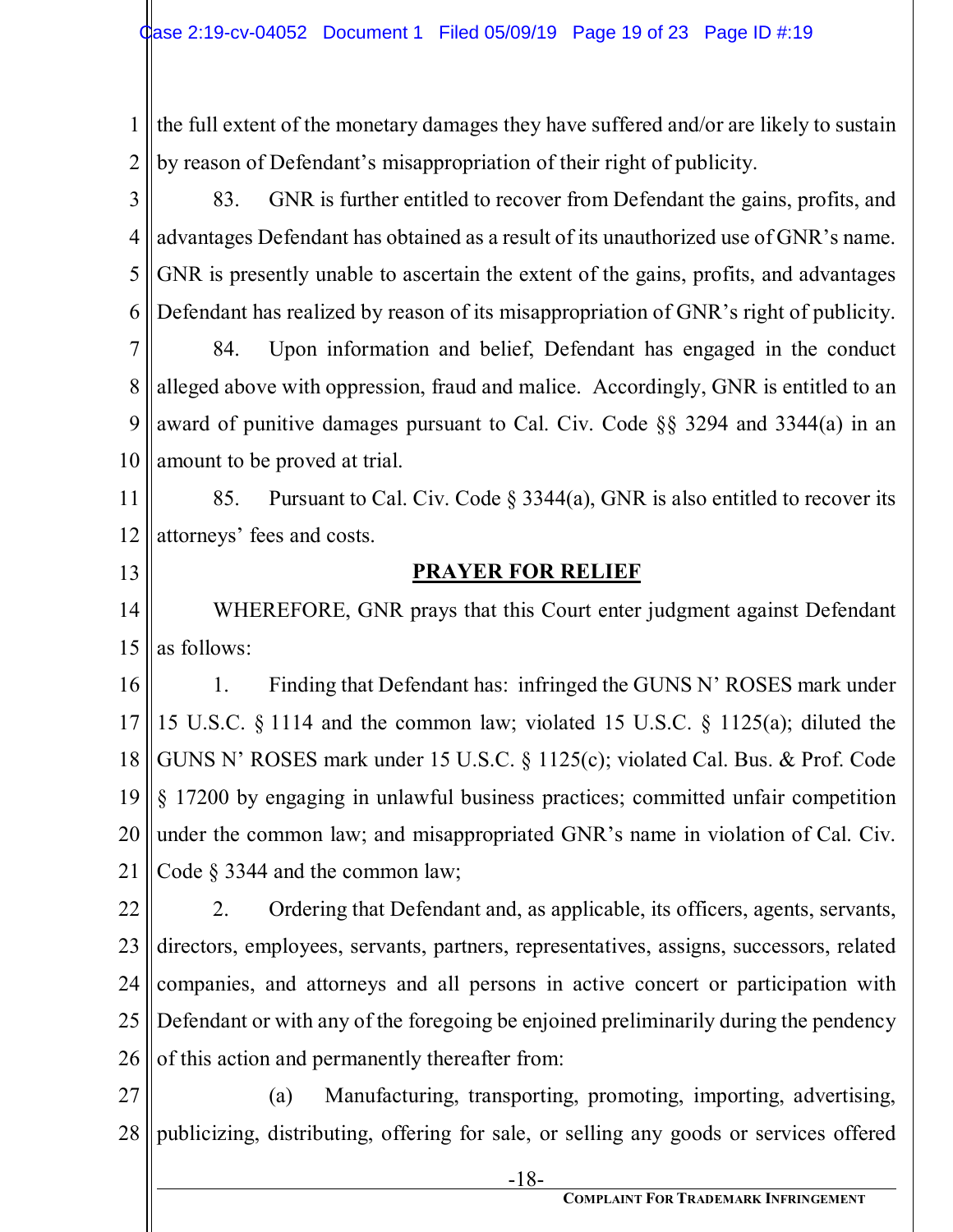1 2 3 4 5 6 under the GUNS N ROSE or GUNS 'N' ROSÉ marks, the GUNS N' ROSES mark, or any other mark, name, symbol, or logo, which is likely to cause confusion or to cause mistake or to deceive persons into the erroneous belief that any goods or services that Defendant caused to enter the stream of commerce or any of Defendant's commercial activities are sponsored or licensed by GNR, are authorized by GNR, or are connected or affiliated in some way with GNR or the GUNS N' ROSES mark;

7 8 9 10 11 (b) Manufacturing, transporting, promoting, importing, advertising, publicizing, distributing, offering for sale, or selling any goods or services offered under the GUNS N ROSE or GUNS 'N' ROSÉ marks, the GUNS N' ROSES mark, or any other mark, name, symbol, or logo that is a copy or colorable imitation of, incorporates, or is confusingly similar to the GUNS N' ROSES mark;

12 13 14 15 16 17 (c) Implying GNR's approval, endorsement, or sponsorship of, or affiliation or connection with, Defendant's goods, services, or commercial activities, passing off Defendant's products as that of GNR's, or engaging in any act or series of acts which, either alone or in combination, constitutes unfair methods of competition with GNR and from otherwise interfering with or injuring the GUNS N' ROSES mark or the goodwill associated therewith;

18 19 (d) Engaging in any act which is likely to dilute the distinctive quality of the GUNS N' ROSES mark;

20 21 (e) Representing or implying that Defendant is in any way sponsored by, affiliated with, or licensed by GNR;

22 23 24 25 (f) Misappropriating GNR's "Guns N' Roses" name and/or using GNR's name on products, merchandise, and goods, or for purposes of advertising or selling, or soliciting purchases of products, merchandise, goods or services, without GNR's consent.

26 27 28 (g) Knowingly assisting, inducing, aiding, or abetting any other person or business entity in engaging in or performing any of the activities referred to in Paragraphs 2(a) to (f) above.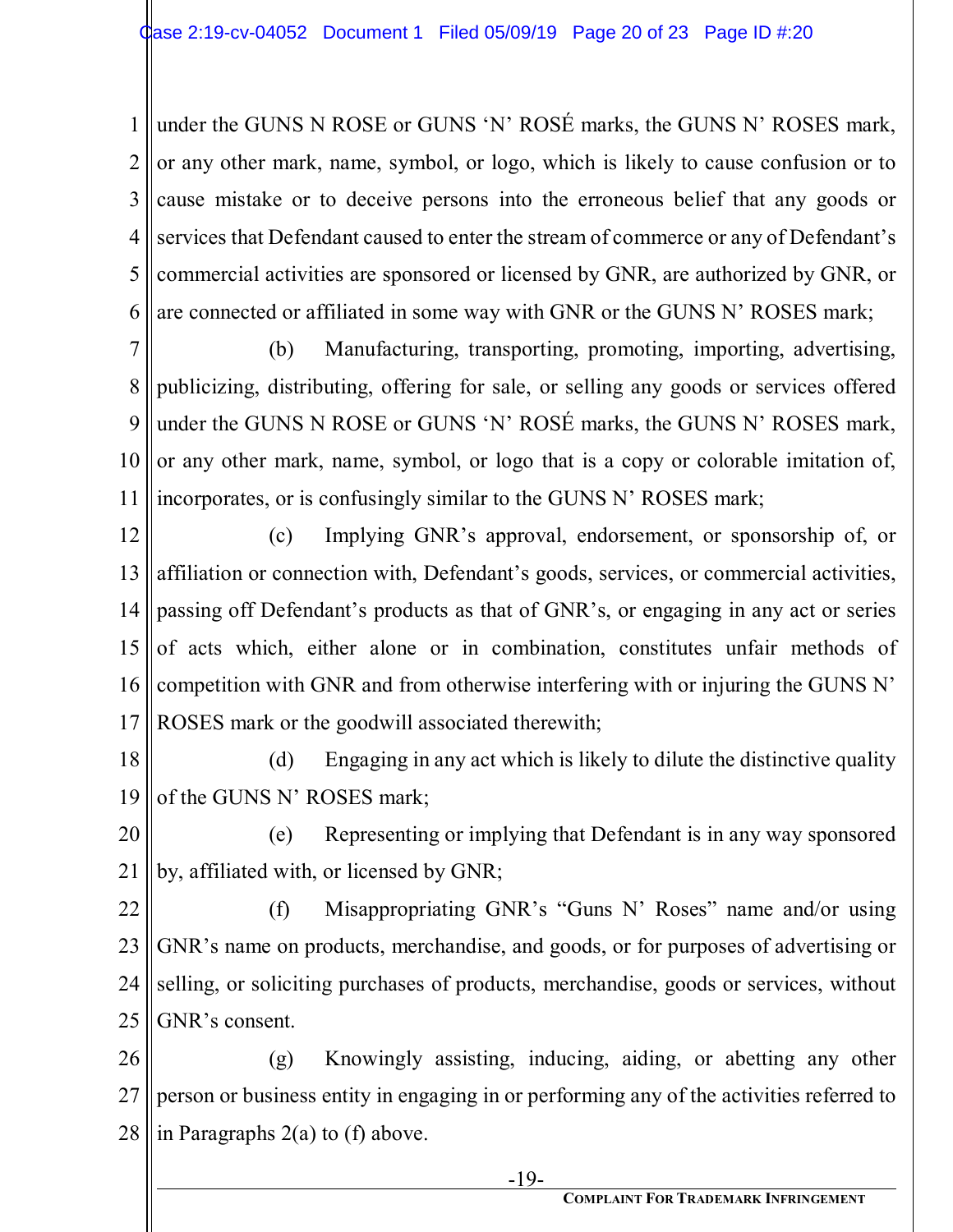1 2 3 4 5 6 7 3. Ordering that Defendant be required to deliver to GNR for destruction any and all products, merchandise, digital files, packaging, printed graphics, promotional materials, business cards, signs, labels, advertisements, flyers, circulars, and any other items in any of its possession, custody, or control bearing the GUNS N ROSE or GUNS 'N' ROSÉ marks, the GUNS N' ROSES mark, or any other mark, name, symbol, or logo that is a copy or colorable imitation of, incorporates, or is confusingly similar to the GUNS N' ROSES mark;

8 9 10 11 4. Ordering that Defendant be required to recall and deliver to GNR for destruction any and all products bearing the GUNS N ROSE or the GUNS 'N' ROSÉ marks or the GUNS N' ROSES mark from retailers or distributors to which it sold such products;

12 13 5. Granting an award of damages suffered by GNR according to proof at the time of trial;

14 15 16 17 6. Ordering that Defendant account to GNR for any and all profits earned as a result of Defendant's acts in violation of GNR's rights under the Lanham Act and the common law and misappropriation of GNR's right of publicity in violation of Cal. Civ. Code § 3344;

18 19 7. Granting an award of three times the amount of compensatory damages and increased profits pursuant to 15 U.S.C. § 1117;

20 21 22 23 8. Ordering restitution of Defendant's profits earned from its unauthorized use of the GUNS N' ROSES mark or any mark, name, symbol, or logo which is confusingly similar thereto, in which profits GNR has a vested interest, pursuant to Cal. Bus. & Prof. Code § 17200, *et seq.*;

24 25 9. Granting an award of punitive damages for the willful and wanton nature of Defendant's aforesaid acts under the common law;

26

10. For pre-judgment interest on any recovery by GNR;

27 28 11. Granting an award of GNR's costs, expenses, and reasonable attorneys' fees; and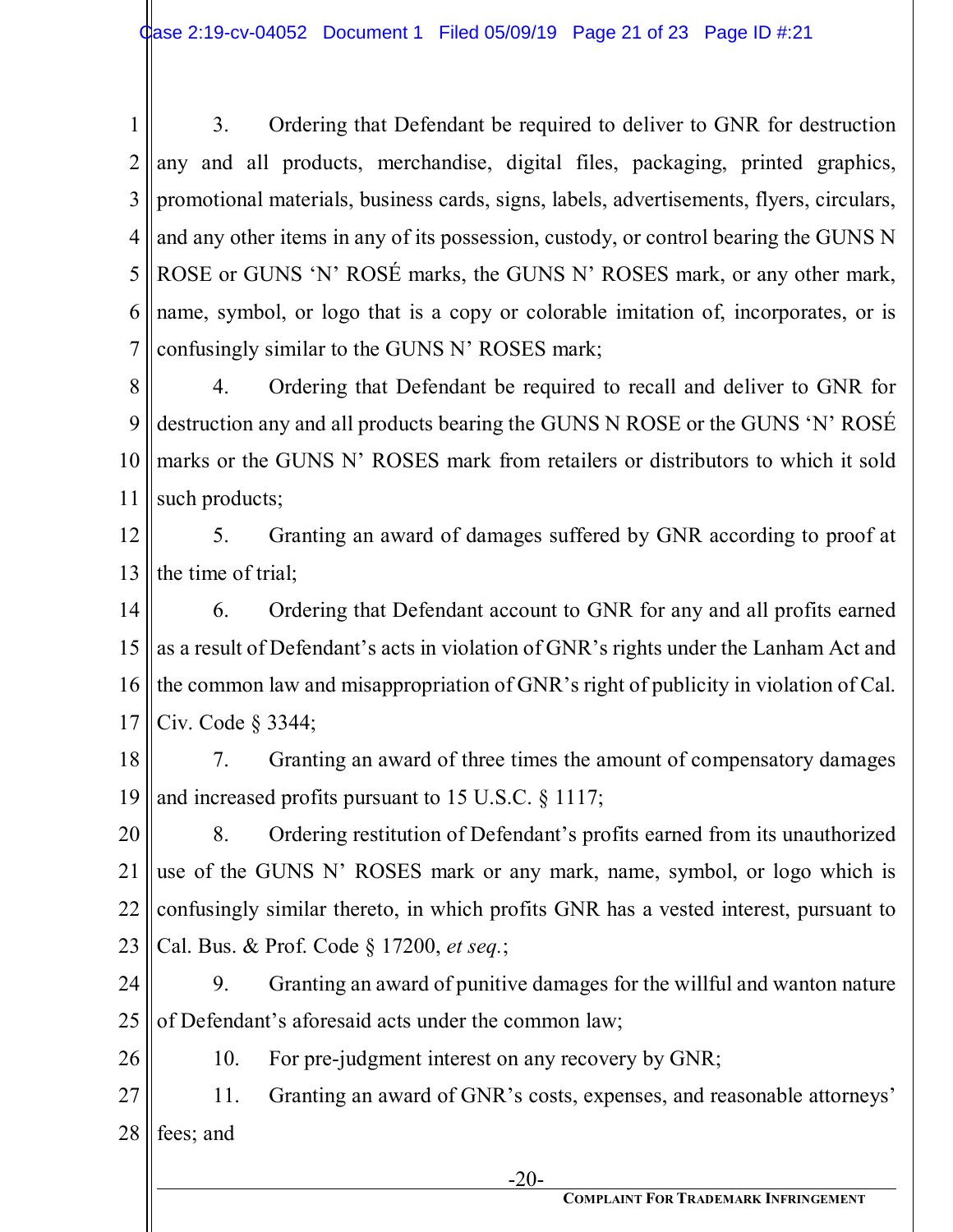|                | Case 2:19-cv-04052 Document 1 Filed 05/09/19 Page 22 of 23 Page ID #:22 |                                                               |
|----------------|-------------------------------------------------------------------------|---------------------------------------------------------------|
| $\mathbf{1}$   | 12.                                                                     | Granting such other and further relief as is just and proper. |
| $\overline{2}$ |                                                                         | Respectfully submitted,                                       |
| 3              |                                                                         |                                                               |
| $\overline{4}$ |                                                                         | SHEPPARD MULLIN RICHTER & HAMPTON LLP                         |
| 5              | Dated: May 9, 2019<br>By:                                               | /s/Jill M. Pietrini                                           |
| 6              |                                                                         | Jill M. Pietrini<br>Benjamin O. Aigboboh                      |
| $\overline{7}$ |                                                                         |                                                               |
| 8              |                                                                         | Attorneys for Plaintiff GUNS N' ROSES                         |
| 9              |                                                                         |                                                               |
| 10             |                                                                         |                                                               |
| 11             |                                                                         |                                                               |
| 12             |                                                                         |                                                               |
| 13             |                                                                         |                                                               |
| 14             |                                                                         |                                                               |
| 15             |                                                                         |                                                               |
| 16             |                                                                         |                                                               |
| 17             |                                                                         |                                                               |
| 18             |                                                                         |                                                               |
| 19             |                                                                         |                                                               |
| 20             |                                                                         |                                                               |
| 21             |                                                                         |                                                               |
| 22             |                                                                         |                                                               |
| 23             |                                                                         |                                                               |
| 24<br>25       |                                                                         |                                                               |
| 26             |                                                                         |                                                               |
| 27             |                                                                         |                                                               |
| $28\,$         |                                                                         |                                                               |
|                |                                                                         | $-21-$                                                        |
|                |                                                                         | <b>COMPLAINT FOR TRADEMARK INFRINGEMENT</b>                   |